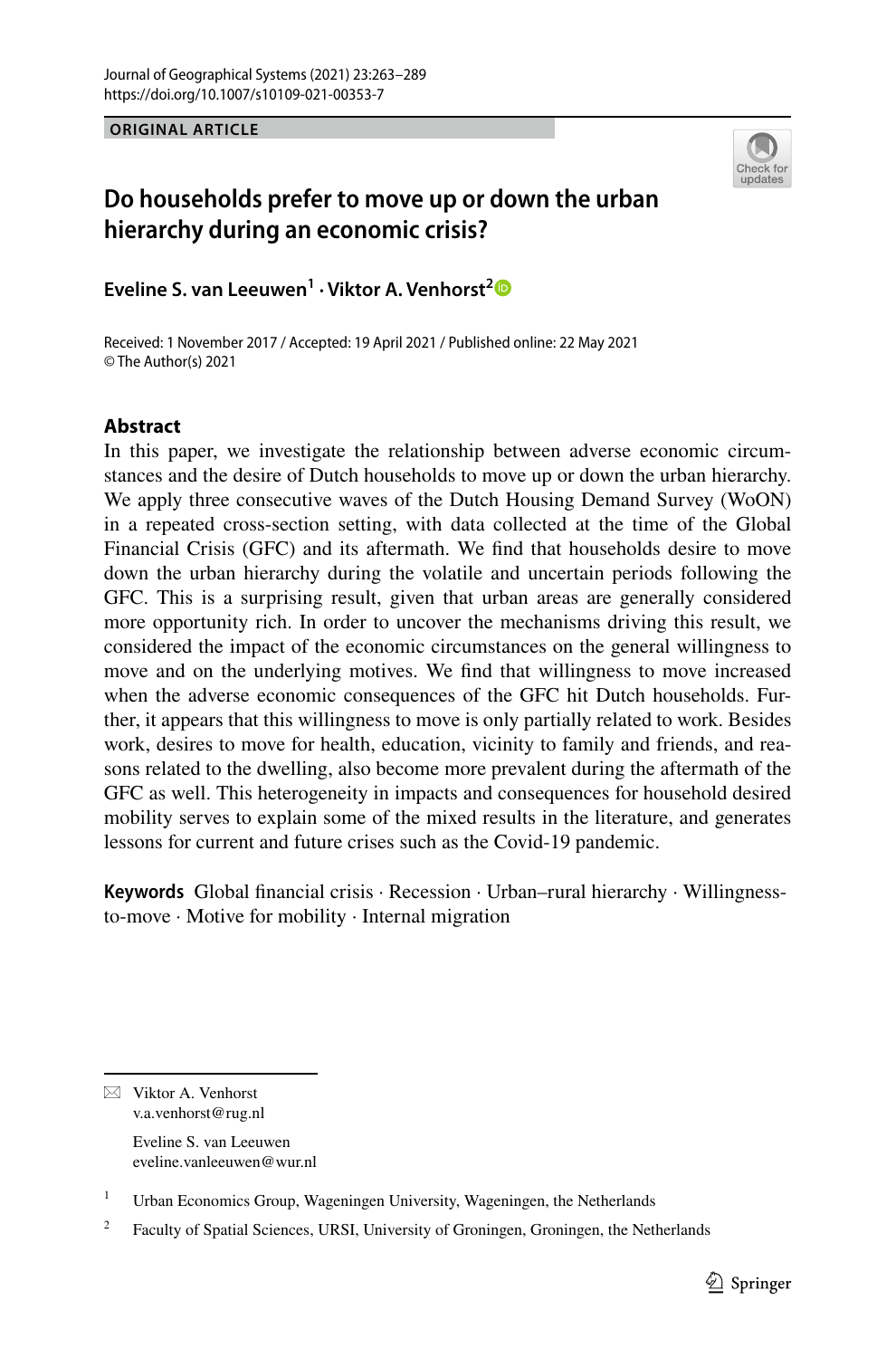### **1 Introduction**

Discrepancies between the actual location of a household and the location that is desired can occur at any time. However, these discrepancies can be exacerbated during an economic crisis. On the one hand, housing demand is shocked, in the sense that a household may no longer fnd itself in a favourable location. For example, particular regions may be hit relatively hard, or, as observed more recently during the Covid-19 crisis, the actual dwelling may prove unsuitable to sustain prolonged periods at home. On the other hand, the crisis can be such that it becomes more difcult for the household to efectuate its demand due to, for example, fnancial constraints. In times of crisis, spatial mobility can be thought of as an equilibrating force, literally enabling individuals to re-position themselves in the economy.

In the wake of the Global Financial Crisis (GFC) from mid-2007 until early 2009, there has been considerable attention in the literature to what extent workers and households were willing and able to escape from adverse local economic circumstances through migration. Recent studies suggest that migration failed to exert its role in spatially (re-) aligning households and opportunities. The limited availability of credit and housing to those entering the labour market, versus the likely reluctance of others to leave in uncertain times, may serve to lower spatial mobility in times when relocation could help to improve personal and regional outcomes.

Spatial mobility is generally higher in the USA than in Europe (Molloy et al. [2011\)](#page-26-0). However, Cooke ([2013](#page-25-0)) observes that, in the USA, and contrary to most European countries, migration rates have been declining steadily for the last few decades. The GFC did not change that trend very much. What did prove to be important was an increase in dual-worker couples, increased household indebtedness, and the widespread rise of information and communication technologies (ICTs). Coulter et al. ([2016](#page-25-1)) conclude that, in a context of linked lives, constraints to mobility may result in a situation of unmet residential desires, which in turn could lead to progressively worse outcomes in other life domains. The GFC was rooted in the housing market and has directly or indirectly infuenced the lives of many households. It led to the tightening of funding available for mortgages, as well as lower house construction rates (De Groot et al. [2011](#page-26-1)). With subsequent economic improvements, in many urban environments the housing markets started booming again, weakening the opportunities of new cohorts to enter the housing market (De Jong et al. [2016\)](#page-26-2), in particular in such urban areas. Thus, as Coulter et al. ([2016](#page-25-1)) note, the GFC can be thought of as re-aligning the positions of groups in diferent life course stages in society.

Insofar as a crisis leads to residential lock-in, it may very well also lead to what can be referred to as residential dissonance, as Kamruzzaman et al. ([2013\)](#page-26-3) point out. There might be a relationship between economic crises and the extent to which people fnd themselves in a residential position, which is no longer desired. In this paper, we will argue, frstly, that it is vital to consider that individual, household or even regional economic constraints may be such that the desired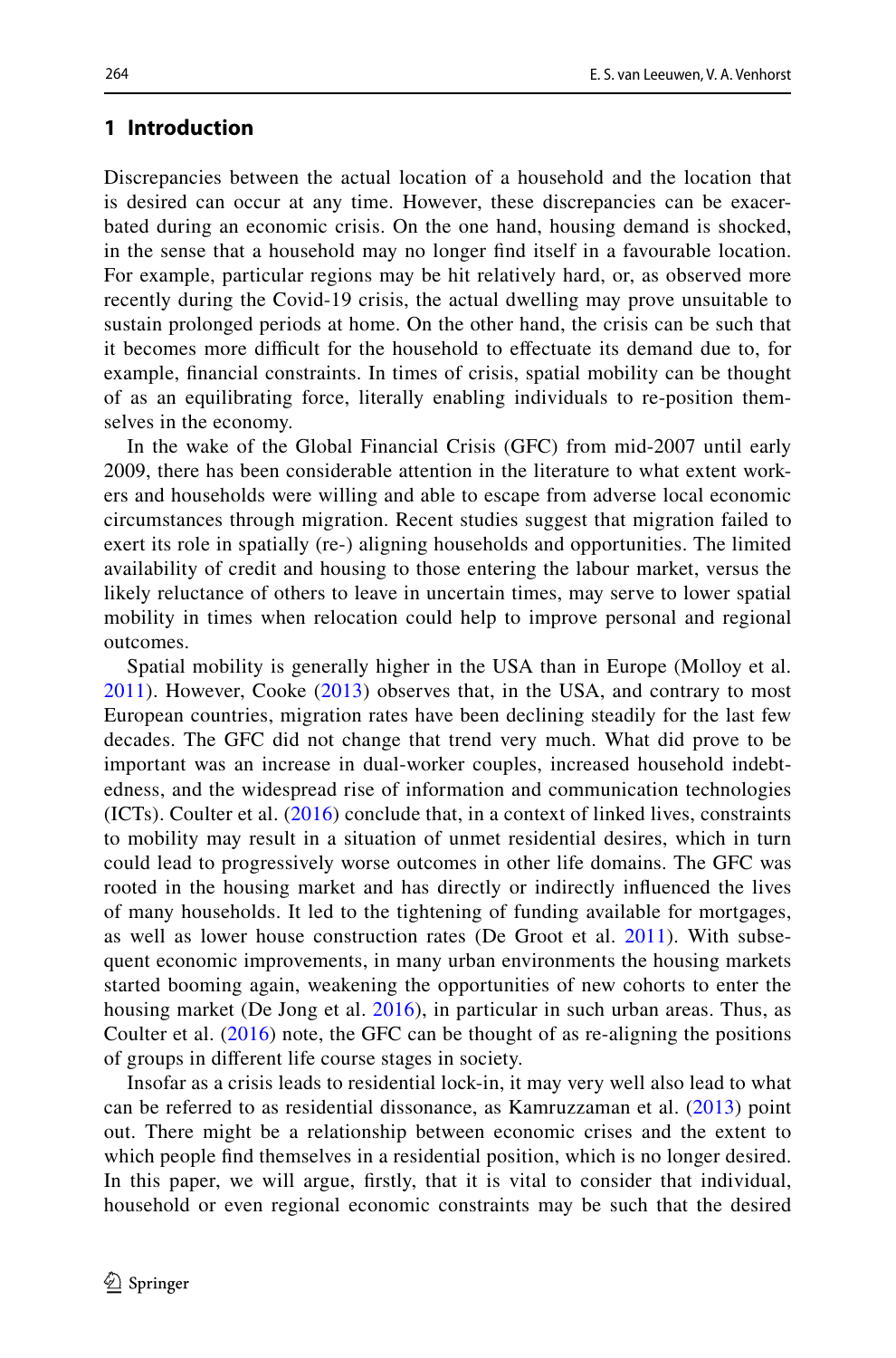move is impossible. As revealed moves represent successes in residential mobility only, we shall rely on stated intentions instead. The literature on the relationship between economic crises and migration typically relies on actual moves and migrations, whereas, in particular in times of economic hardship we must consider the fact that a willingness to move is not always efectuated, resulting in a discrepancy between wish and reality. We stress here that, in our view, these discrepancies should be understood in a wide sense. It could refer to access to jobs, the size of the dwelling that is no longer deemed ftting, the vicinity of support networks of friends and family or the wider characteristics of the neighbourhood. An economic crisis can take efect on many domains of life.

Secondly, we will therefore conceptualise this discrepancy in this paper along the urban–rural axis, as the two extremes represent many of the elements of discrepancies as potentially felt by households. It is conceivable that, in times of crisis, riskaverse households would prefer destinations further up the urban hierarchy (Plane et al. [2005](#page-26-4)), i.e. towards the Central-Urban areas, where more job opportunities or other support networks present themselves. Others might prefer to move down the urban hierarchy, to areas where house size and outdoor space are easier to acquire, thereby facilitating fexibility in how households can combine labour supply and other domains of life. It is also conceivable that, depending on the nature and the personal impact of a crisis, in the event that a move is deemed necessary, locations similar to the current one are preferred.

The main research question guiding our analysis is therefore: to what extent is there a relationship between regional economic circumstances and the desire of households to move up or down the urban hierarchy during an economic crisis? In order to investigate this, we frst analyse the willingness to move: is it indeed the case that adverse economic circumstances make households less willing to move as the earlier literature on revealed migration seems to suggest? If indeed there is an efect, we furthermore need to understand in what way the crisis fuels this desire for location change: what is the motive for the desired move, and do motives depend on the economic circumstances? Is it the quest for a location with improved access to jobs, or is it driven by other factors such as the dwelling, health or the vicinity of family and friends? This will feed into our main analysis of the relationship between economic crises and the desire to move up or down the urban hierarchy. Is a move up or down the urban hierarchy indeed fuelled by the changing economic circumstances and considerations, or do other mechanism emerge?

This study adds to the literature by deepening our understanding of the impacts of economic crises on household spatial mobility. The paper does so by looking at stated intentions, which provide a fuller picture of desired change than looking at successful moves only. Furthermore, the paper does so by applying a wide conceptualisation of discrepancies in actual and desired location (i.e. across the urban–rural axis, and all these locations have to ofer) considering all motives for mobility (i.e. not just work-related motives). To this end, we use three consecutive waves from the Dutch WoON/Housing Demand Survey (2008–2015), which provides us with a repeated cross-section of Dutch households sampled during the onset of the GFC, and in the recessionary years thereafter.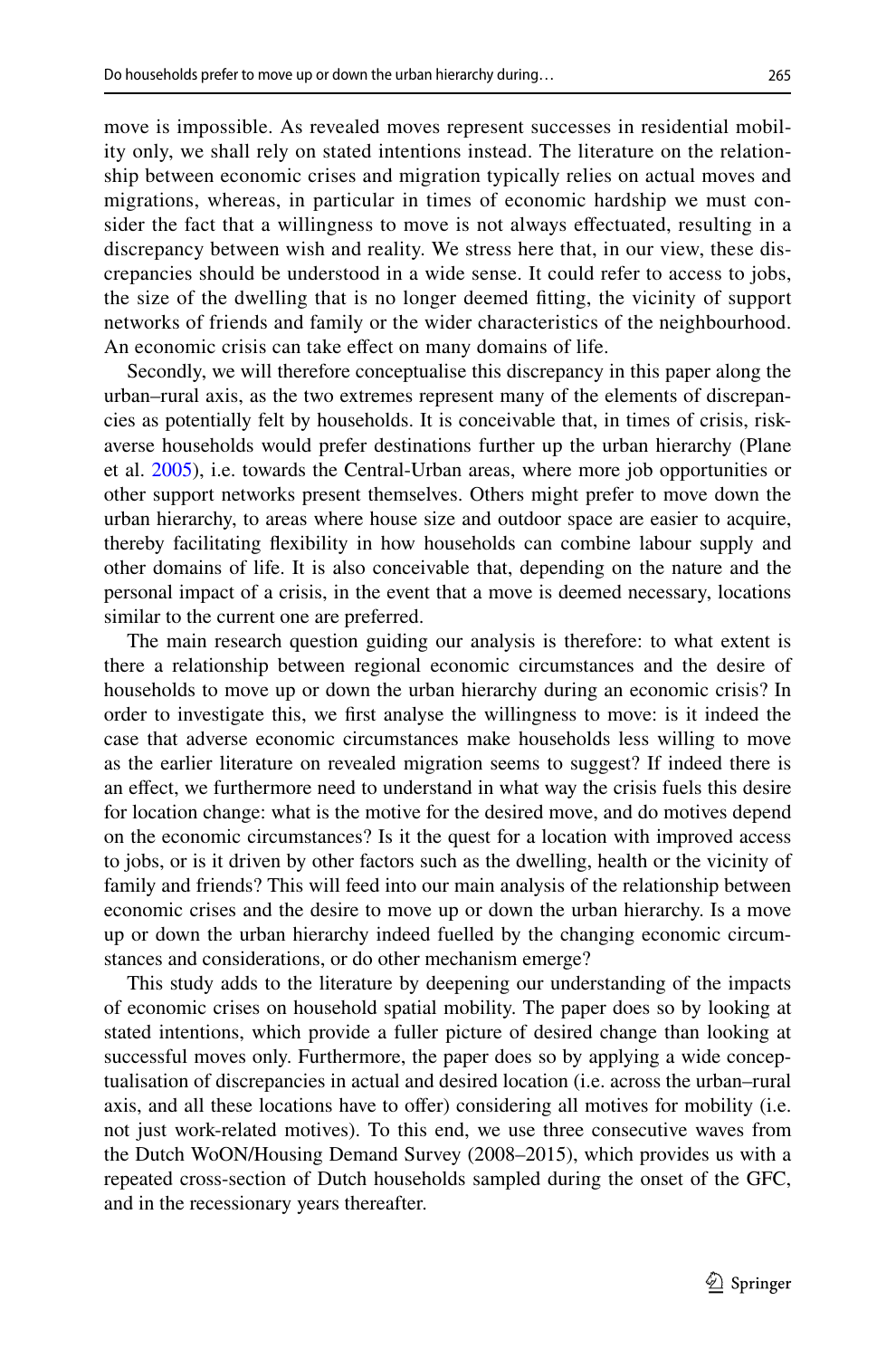### <span id="page-3-0"></span>**2 Conceptualising mobility during economic crises**

### **2.1 Stated and revealed preference**

Rushton ([1969\)](#page-26-5) postulates that a proper understanding of spatial behaviour should be based on the identifcation of the true spatial preferences of individuals, rather than a description of the revealed behavioural patterns. The individual is deemed perfectly capable of producing a relatively stable ranking of all conceivable spatial opportunities as presented at a given time. However, revealed spatial behaviour is the result of the application of these preferences to a choice set which may be constrained by the actual circumstances, including the spatial context, personal circumstances and economic shocks. Is it then the preference structure that is observed, or rather the spatial behaviour that is generated by the actual context? When analysing early retirees migrating towards rural Wales, Stockdale [\(2014](#page-26-6)) demonstrates that preferences and images play a role in migration events, but also that the move is usually accompanied by specifc life events, such as retirement or children leaving the parental home. Interestingly, she notes that the property that is eventually chosen is often considered to be somewhat beyond the control of the migrant: it depends on what happens to be available.

Psychological theories of reasoned action (Ajzen and Fishbein [1980\)](#page-25-2) suggest that intentions lead to behaviours if attitudes, norms and capabilities all line up. Stated intentions or preferences therefore do not always match revealed behaviour. It is tempting to think of these mismatches as an error or as evidence of a lack of perfect foresight on the part of the decision maker. Manski [\(1990](#page-26-7)) argues that even under the classic model of the homo economicus discrepancies can occur: any difference between the actual (i.e. revealed) behaviour, and an intention which was stated earlier, can be viewed as evidence of new relevant information becoming available, such as a change in the situation of the decision maker or a change in the circumstances on the housing market. In particular in studies where intentions were measured in straightforward yes/no questions, the respondent is not made aware of the option to include uncertainty or probable future events into their reasoning. The time frame considered is also of critical importance in reconciling intentions and actual outcomes: how long is the adjustment time? The question is then not *who* has made an error or misstated their intentions. Rather, we can ask *when* circumstances change to such an extent that the respondent considers themselves to be no longer in a desired situation. In this paper, we focus on economic crises as such a change in circumstances, leading to a desired change (i.e., a willingness to move and, more specifcally, a willingness to move up or down the urban hierarchy).

The literature, which we discuss in the next section, on the other hand, predominantly focusses on actual residential outcomes in light of earlier expectations or stated intentions. A discrepancy is then considered an outcome, moving or staying, that difers from what was stated before. This approach carries the risk of confounding the role of changes in circumstances, leading to current discrepancies, and the demonstrated (in-)ability to efectuate the desired housing demand. Some households are observed in situations that deviate from their earlier intentions because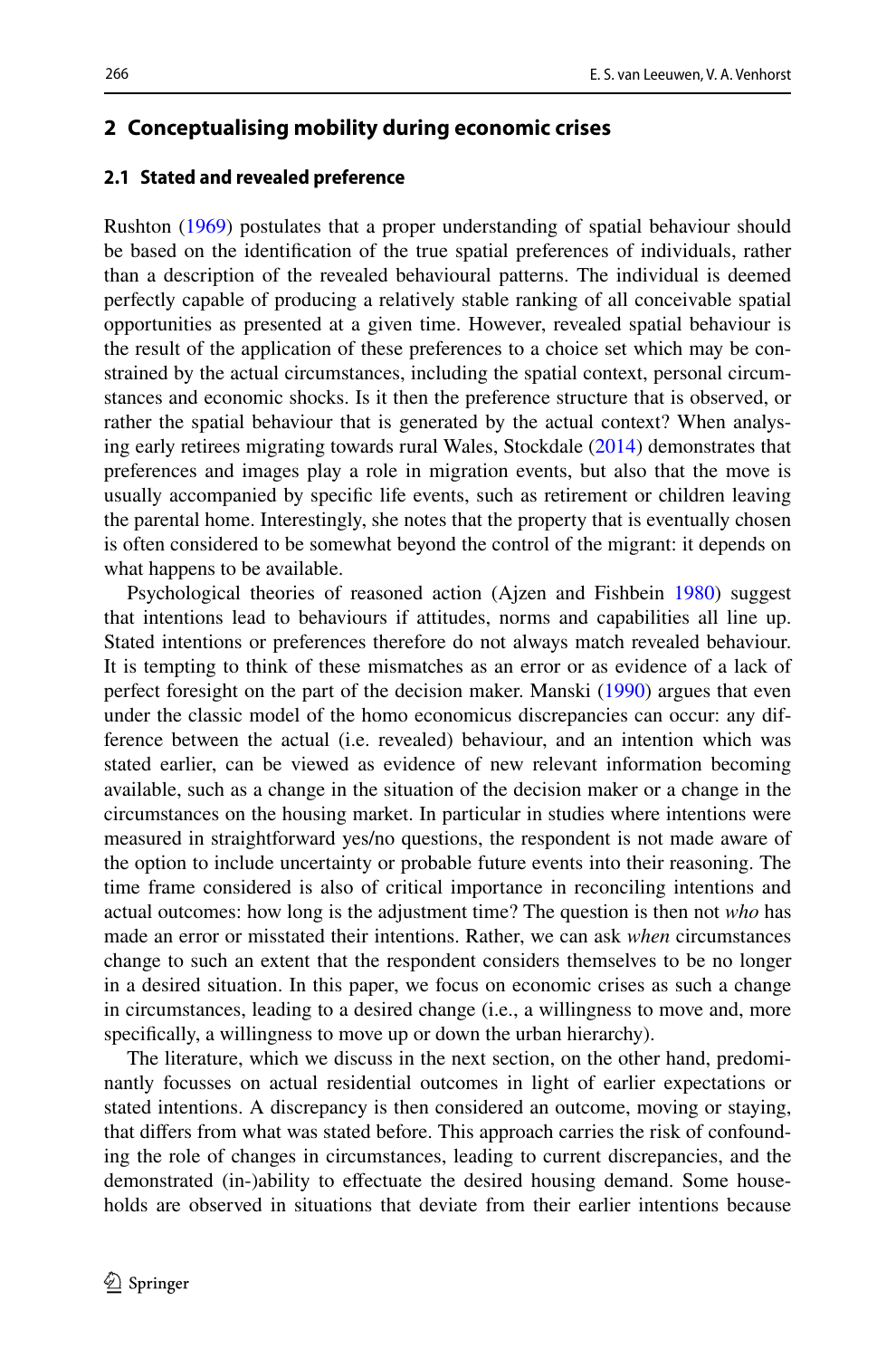they were able to respond to intervening changes in circumstances. Others are observed in situations that are similar to what they intended to do, but it is not a priori clear whether this is the result of a lack of new circumstances or an inability to respond. Reversing this approach, i.e. analysing current desires in the light of current actual residential situations has the advantage of avoiding these issues. Therefore, rather than using the more classic approach of analysing longer distance actual migrations, we follow Feijten et al. ([2008\)](#page-26-8) and Schwanen and Mokhtarian [\(2004](#page-26-9)) in analysing discrepancies between currently stated desires and the current residential situation: compared to where they live now, do people desire to move up or down the urban hierarchy?

#### **2.2 Economic crises and the desire to move up or down the urban hierarchy**

It has been noted that people are reluctant to opt for long-term solutions (such as migration) in response to problems that they perceive as cyclical or temporary in nature (Coulombe [2006](#page-25-3)). Following Kahneman and Tversky ([1979\)](#page-26-10), Clark and Lisowski ([2017a](#page-25-4), [b\)](#page-25-5) note how endowments would lead risk averse individuals to remain in areas even if these areas are hit by adverse economic circumstances. Bounded rationality, limited information, and the current use value lead together to a high valuation of the status quo, in particular in the case of decisions that are neither taken often nor lightly, such as migration. Furthermore, uncertainty increases in an economic crisis and therefore the likelihood of an unexpected or sudden move in order to adjust to a new economic reality becomes then even less likely (Clark and Lisowski [2017a](#page-25-4)).

The evidence in the literature on the relationship between the GFC and revealed migration, in terms of the likelihood to move and in terms of destination choice in times of crisis, is mixed. Although long distance migration did not increase, Lim [\(2017\)](#page-26-11) notes that labour market participation was associated with a push into short distance moves out of markets that were badly hit by the GFC. Others see immobility as a response to the GFC, either as the result of lock-in (Modestino and Dennett [2013](#page-26-12)) or as a coping strategy (Preece [2018](#page-26-13)). In a study of the four largest cities in Spain, Bayonai-Carrasco et al. [\(2017\)](#page-25-6) describe how foreign migration fows were altered due to the GFC, whereas migration decisions by Spanish nationals did not change very strongly in spite of high unemployment rates. The authors detected that there appeared to be a shift in the type of destination that was sought. Suburban areas, popular during the economic boom period, were less favoured afterwards, compared to the urban and inner-ring towns which were losing population to a lesser extent. As in the case of the USA (Cooke [2013\)](#page-25-0), migration may have fallen during the crisis, but at least partially for reasons seemingly unrelated to the crisis. Cooke ([2013](#page-25-0)) pointed towards household and employment characteristics. In the Spanish case, the main driving force appears to be structural change in population composition as a result of aging (Bayona-i-Carrasco et al.  $2017$ ). Remoundou et al.  $(2016)$  note, for the case of Athens, on the basis of a stated preference experiment, an increased likelihood to leave Athens for the suburbs. According to the respondents, this change in stated preferences was crisis-led.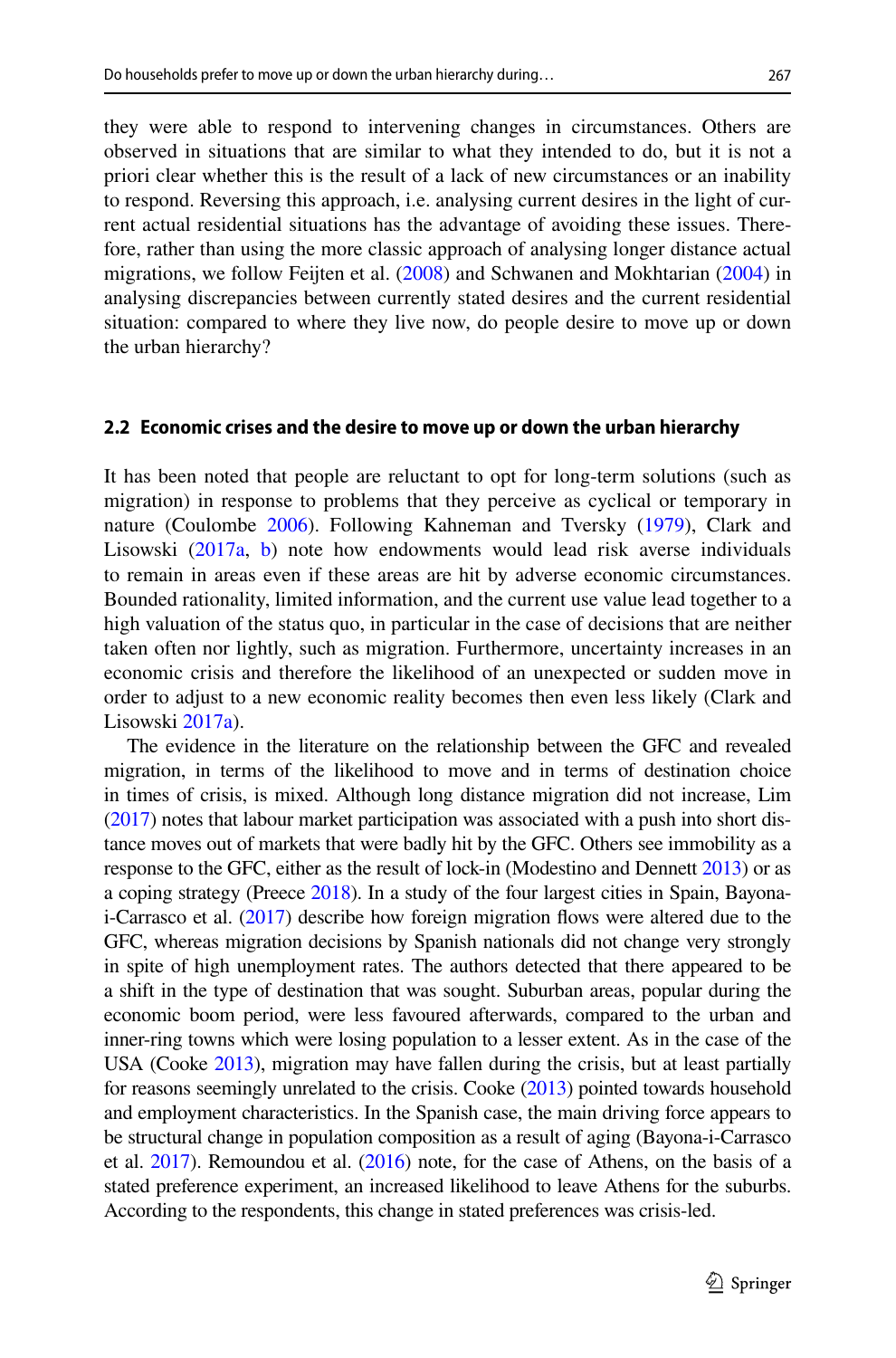These results therefore suggest a diverse impact of economic crises on (desired) spatial mobility. In part, this could be related to the factual impact of the crisis on individual households: it may very well be that it was not (just) individual employment that was afected, but, rather, housing options or the position of family and friends. Therefore, understanding a change in desired location must go hand-in-hand with a deeper understanding of why people wish to relocate in response to the crisis.

Motives for moving have received quite some attention in the literature (Coulter and Scott [2015](#page-25-7); Morrison and Clark [2011;](#page-26-15) Niedomysl [2011;](#page-26-16) Thomas et al. [2019\)](#page-26-17). We will return to the main fndings of these studies when we compare these with descriptive statistics from our sample. For now, it is important to note that these studies typically demonstrate that migration distance is associated with motive (longer distances for work and study, shorter distances for pure residential moves, moving towards family and friends across the whole distance spectrum) and that the likelihood of actually engaging in a move depends on how specifc and urgent the motive is. Furthermore, motives for migration difer between individuals in varying phases in the life-course. This signals that, if indeed economic crises impact on other motives to move, besides work, we can expect to see a diverse mobility response of households faced with the adverse efects of a crisis. The adjustment to the crisis is then not just about moving towards more urban regions with good economic opportunities.

#### **2.3 Key independent variables in this analysis**

As will be demonstrated in Figs. [3](#page-13-0) and [4](#page-13-1) further down, the GFC afected the Dutch economy in distinct phases: initial stagnation, (delayed) impact and subsequent recovery. House prices responded with some delay to the onset of the GFC, frst with stagnation and then decline. Conversely, the regional unemployment rate increased substantially during the crisis. From 2013, onwards house prices and regional unemployment rates showed the frst signs of recovery. Furthermore, there was regional variation in the strength of these fuctuations. Therefore, we proceed to capture the overall impact of the GFC using period dummies. An impact which, given the earlier discussion on the heterogeneity in (desired) household response to crisis situations, is necessarily measured in this general way. We use these dummies in combination with two variables which capture the regional dynamics in house prices (based on transactions) and unemployment rates relative to the Dutch national aver-age, and which are calculated as relative running indices.<sup>[1](#page-5-0)</sup> These variables indicate whether specific regional impacts of the GFC, over and above the general patterns, have further consequences for desired residential mobility.

Using these variables, we investigate the relationship between economic circumstances and the desire to move up or down the urban hierarchy, considering also the willingness-to-move and motives. In doing so, we have to be mindful of potential endogeneity. Firstly, reverse causality might impact on the fndings, in particular as far as the development in house prices is concerned. If many people desire to leave a

<span id="page-5-0"></span><sup>&</sup>lt;sup>1</sup> The relative running indices are calculated using  $(X_i/X_{i,t-3})/(X_{N,t}/X_{N,t-3})$ , for NUTS2 regions (i.e. Dutch provinces) *j* and year *t*, relative to the index for the Netherlands as a whole (*N*).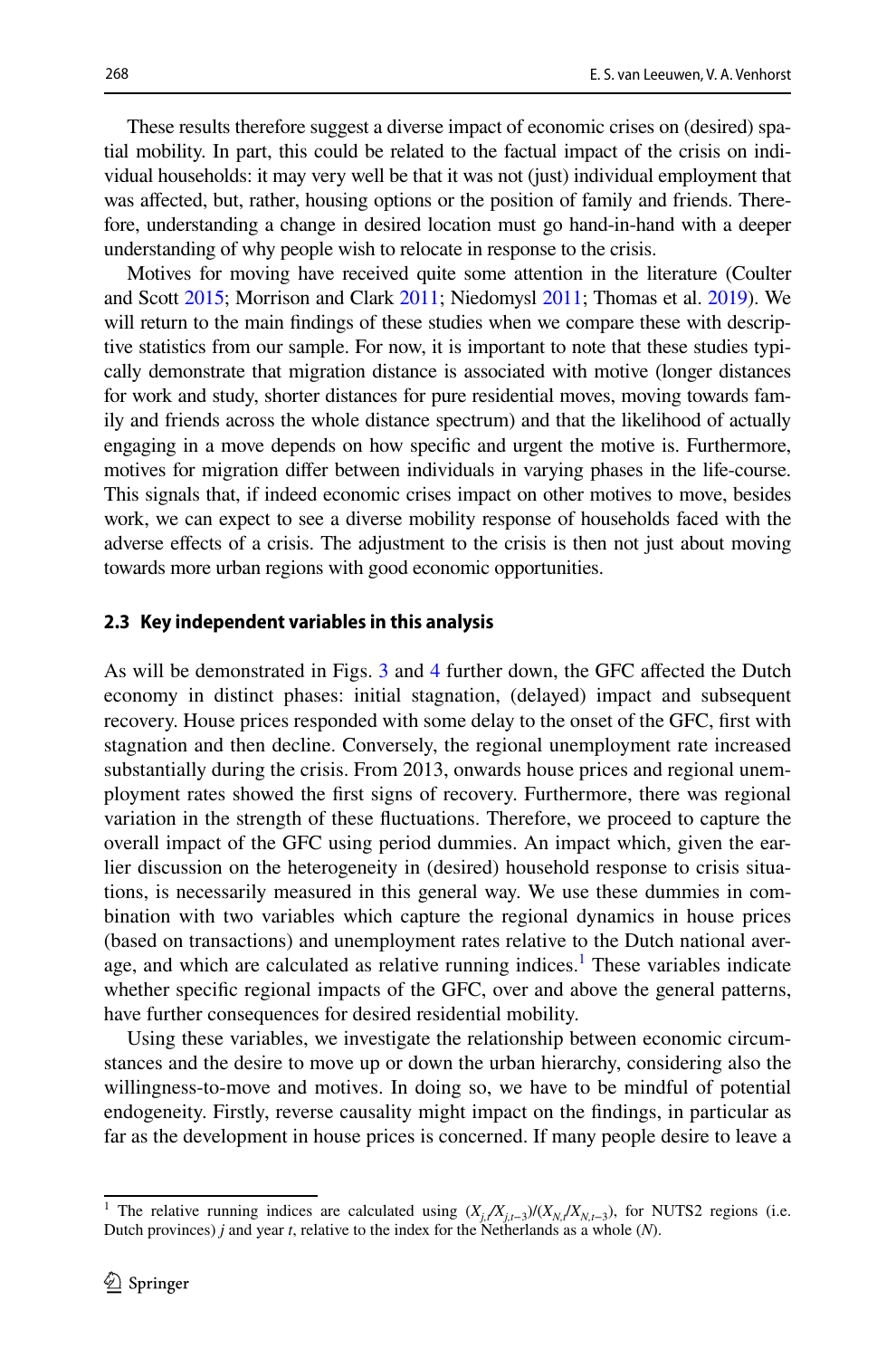particular region, this might depress the house price level. For this reason, we have opted to measure house prices at the relatively high spatial scale of NUTS2 (Dutch provinces). At this level, there should be less of an impact of micro-preferences on the local housing market situation. For unemployment, endogeneity issues play potentially less of a role, in particular because we control for individual employment status. It seems unlikely that people will either exit their job or engage in fnding work as a result of a willingness to move. Only after a migration has been successfully planned or even executed, one would expect to see such steps. Secondly, it could be that other regional circumstances simultaneously infuence the house prices or unemployment rates as well as the willingness to move up or down the urban hierarchy. Thirdly, the outcomes might be driven by degree of selection of households into regions (i.e. their current residence) and their degree of mobility. Including mobility motives helps mitigate issues with selection on unobservables and attitudes. Constraints to mobility are not always captured by observable characteristics such as household size or age, but rather might be driven by the general outlook on, and priorities in, life. Motives may serve to capture those. Furthermore, we apply a rich set of control variables at the household level, regional fxed efects and clustered standard errors at the regional level to mitigate these potential problems. The theoretical notions underpinning these control variables will be introduced in the next section.

#### **2.4 Control variables**

The literature provides us with a number of essential insights into mobility processes in general, necessitating the addition of a number of control variables. De Jong et al. ([2016\)](#page-26-2) discuss how age groups differ in their migration patterns up and down the Dutch urban hierarchy. Even though the patterns are not exclusive for them, younger migrants tend to move up the urban hierarchy, whereas older migrants tend to move down towards medium sized towns which are quieter but still provide ample care. The authors do not focus on the housing market crisis as such, but they do note that constraints and mismatches between demand and supply could result from relative size diferences of diferent birth cohorts simultaneously moving up and down the urban hierarchy. This could show up as temporal variations in discrepancies between supply and demand, but their cause should thus not necessarily be sought in current period-specifc shocks. Whisler et al. ([2008](#page-26-18)) also stress the importance of properly accounting for the diferent demands of the varying age groups in analysing migration patterns, to the point where they conclude that composite indices of the quality of life of particular destinations that do not account for age-related diferences in quality-of-life factors, are virtually "meaningless" (p. 89).

Clark and Davies Withers ([2007\)](#page-25-8) allude to another form of heterogeneity as they demonstrate that the straightforward linkage between employment and long-distance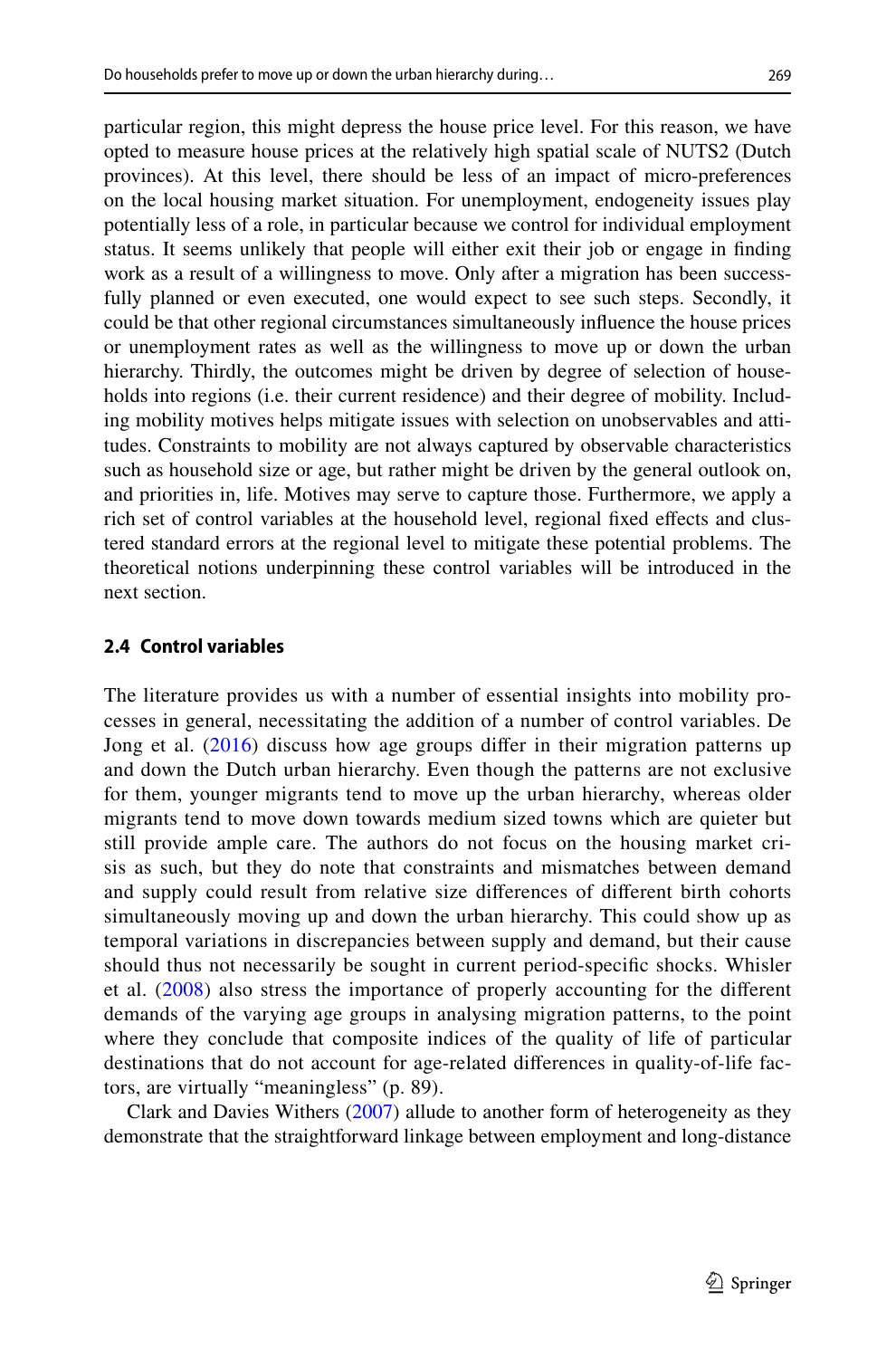moves, and housing mobility and short distance moves, is increasingly an over-simplifcation in the light of new family formation processes. Moves are found to be increasingly diverse, gendered, sequential and unintentional. In this light, Coulter et al. ([2016\)](#page-25-1) reiterate that age is generally a poor proxy for life events, given the increased heterogeneity in life course trajectories and the timing of key life events. Schwanen and Mokhtarian ([2004\)](#page-26-9) find that household composition is important in predicting the occurrence of residential discrepancies, in particular for singles with a preference for urban living and large families with children, with a preference for more rural and spacious areas.

Therefore individual, household and contextual factors may interact to retain households in their place. Coulter ([2013a](#page-25-9), [b](#page-25-10)) shows that older households, and those with larger life-course ties and commitments, have a higher likelihood of abandoning a previously intended move. Coulter ([2013a](#page-25-9), [b\)](#page-25-10) also reports such a relationship with income and ethnicity. The GFC may have inhibited moves by home owners in particular. The author notes that these processes can contribute to segregation and social inequality. Extending this point, Coulter and Van Ham ([2013\)](#page-25-11) uncover some interesting risk factors: existing couples are more likely than newly formed ones to abandon mobility plans. They also note that higher income may prevent the occurrence of spells in undesired states.

With the greater availability of longitudinal micro level datasets, the question of the operationalisation of the diferent dimensions of time comes more and more to the forefront. Feijten et al. [\(2008](#page-26-8)) look into the efect of gaining experience of certain locations, which is found to increase the likelihood of either returning to that location, or selecting a similar location (in the case of rural experience). The authors note that, in many of the instances in which return migration was on the cards, the presence of a social network in the destination region was driving the behaviour. Yet, with increasing duration at a certain type of location, the likelihood of moving to a similar location increases. Furthermore, the authors control for period-specifc shocks to the housing market.

In the literature, there is therefore ample evidence for general period-specifc differences in accessibility of the housing market, which in turn suggests a higher likelihood for some households to be involuntarily stuck in a particular situation, or at least experiencing a discrepancy between their current and desired residential situation. What has become additionally clear is that the housing market positions of older cohorts are instrumental in preventing the fulflment of housing desires, which may also afect younger households. We will therefore consider age, tenure and the type of residence at the existing residential location. As discussed above, controlling for actual life course states is found to be important, next to controlling for age, as life histories become more and more diverse. The household situation, including the presence of young children, whether or not a partner is present and whether the partner is working, is therefore also included. We also control for ethnicity, labour market status and household disposable income.

To conclude, we are particularly interested to see how the desire to move up or down the urban hierarchy relates to the urbanity of the current residential neighbourhood, specifcally during an economic crisis. The desire to live in a neighbourhood with more urban or more rural characteristics, compared to the current location, may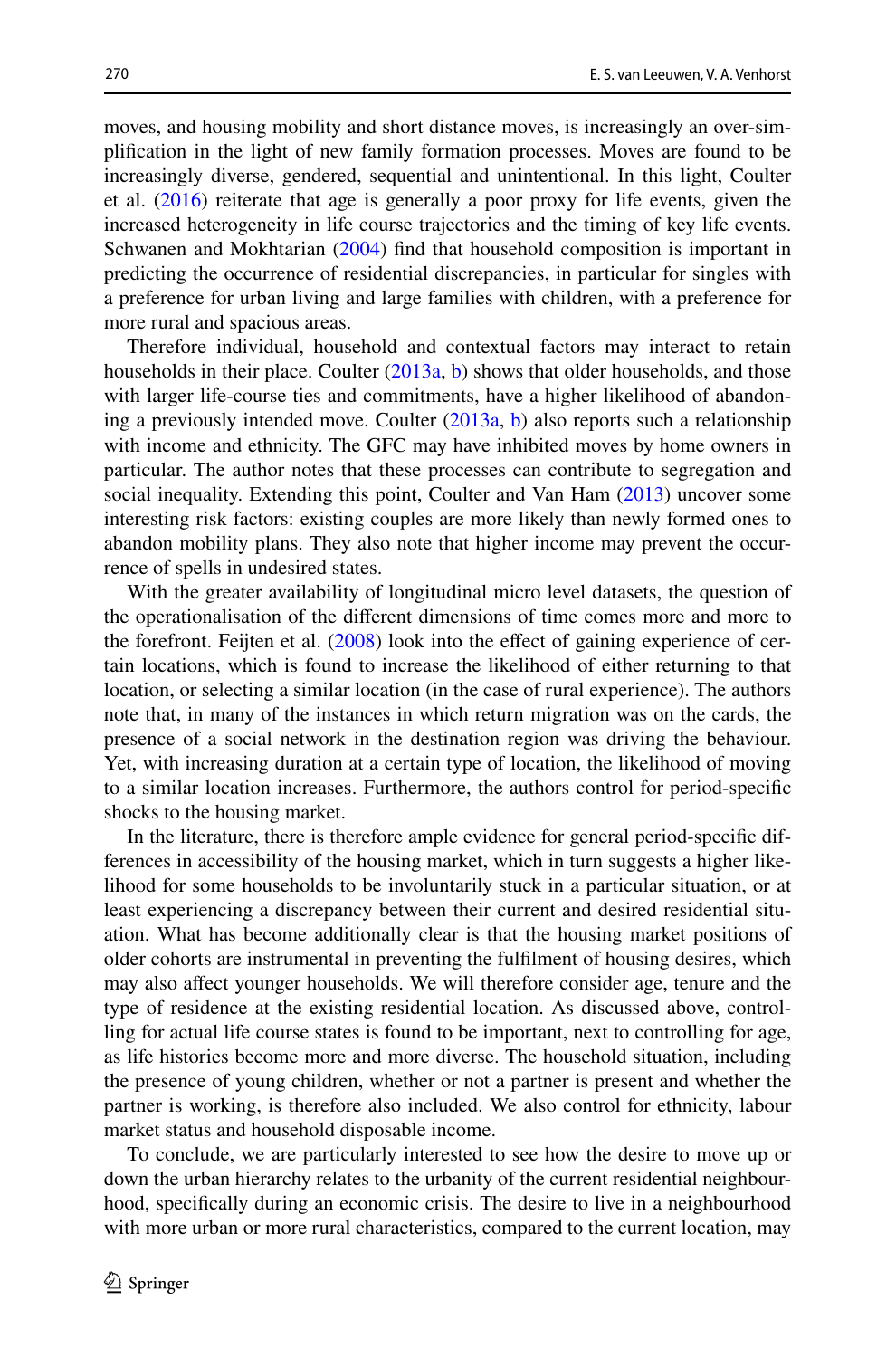be fuelled by a number of potentially confounding factors. In order to identify the extent to which the urban–rural hierarchy itself is important, we control for a number of related issues. Firstly, we control for whether the household intents to leave the current municipality, or rather envisages to move within the current municipality. It is likely that within a given municipality, the destination neighbourhood is similar to the current neighbourhood. Second, we control for the characteristics of the current and desired dwelling, as particular dwelling types are not ubiquitous. We include regional fxed efects for the current residential region in order to account for any other unmeasured push factors.

In the next section, we present descriptive statistics concerning (post-)crisis mobility. Following that, we construct our models of the impact of the GFC on willingness to move, geographic mobility motive and the extent to which respondents desire to move up or down the urban hierarchy.

# **3 Dataset, variables and descriptive statistics**

### **3.1 The Dutch housing demand survey dataset**

To gain more insight into the impact of the GFC on the desire of households to move up or down the urban hierarchy, we make us of the Dutch WoON (Housing Demand Survey) dataset. This survey has been carried out every three years for the last two decades by Statistics Netherlands in cooperation with the Ministry of Internal Afairs. Every wave, a new cross-section of around 70,000 respondents is interviewed about their residential preferences, willingness to move and their household characteristics. It takes the respondents between 20 and 60 min to answer all questions. This information is enriched by Statistics Netherlands with information from the municipal administration and the national tax authority. Even though the survey is, for the most part, identical in each wave, some questions are included in only a few waves. We make use of the 2009, 2012 and 2015 waves. Our initial pooled sample consists of a total of 183,897 respondents, of whom around 27% express the willingness to move within the next two years. For these potential movers, we analyse the intended direction of the move: up or down the urban hierarchy, relative to remaining in a similar area. This spatial mobility may or may not actually take place. Hence, and contrary to many other studies, there is no cut off or minimal distance in order for a move to qualify as mobility: the distance of an intended move is not yet known. Furthermore, given the heterogeneity in mobility outcomes as reported in the literature, we necessarily employ a broader conceptualisation of (desired) mobility. Our sample therefore also contains individuals who are eyeing only very short distance moves, which usually have a much stronger residential objective, rather than an economic one (Thomas et al. [2019\)](#page-26-17).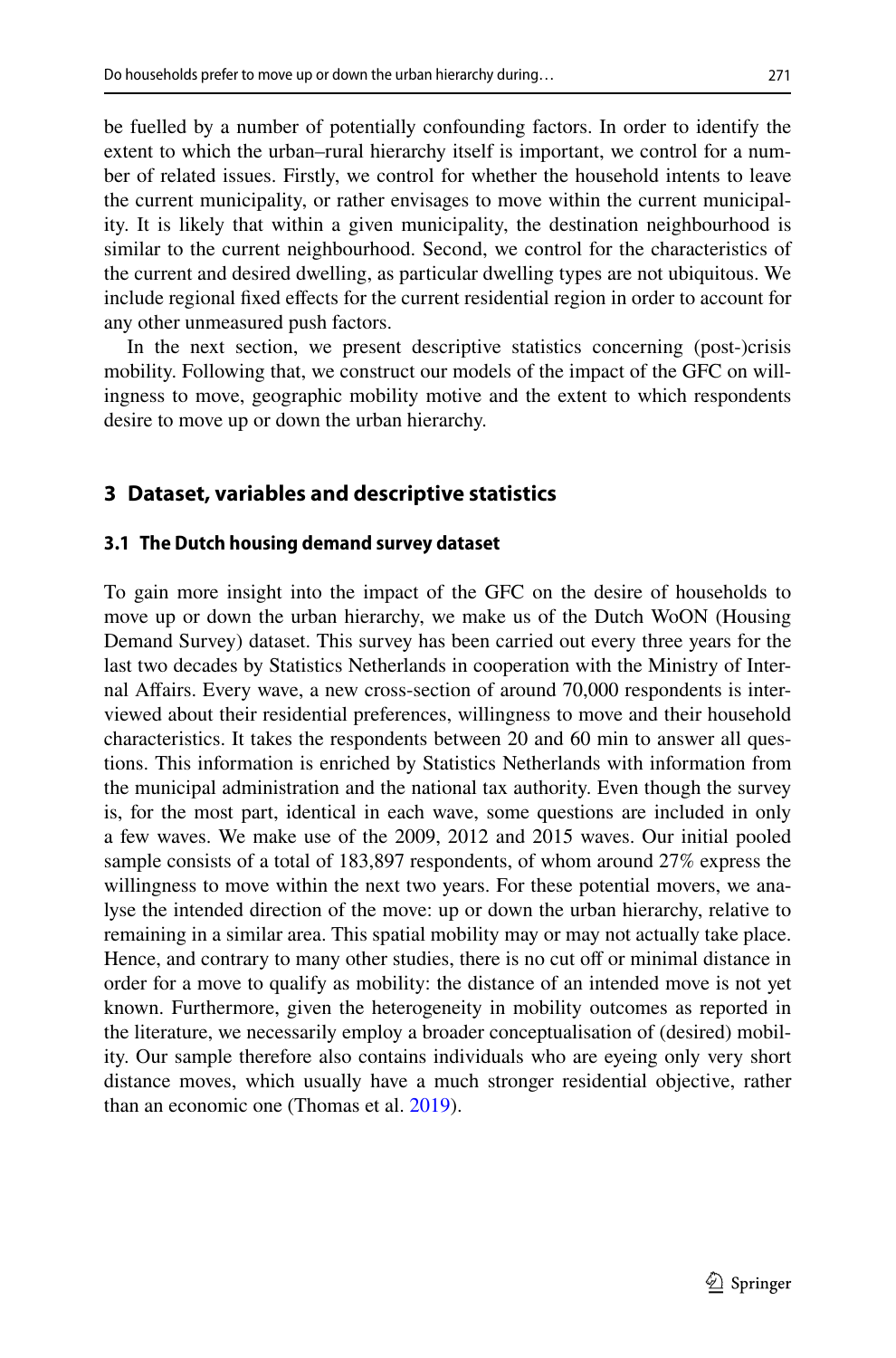#### **3.2 Up or down the urban hierarchy**

We operationalise residence-related discrepancy by comparing the degree of urbanity of the current and the desired neighbourhood. The typology used in our WoON data distinguishes between Central-Urban, Sub-Urban, Green-Urban or town, Village-Centre and rural. Based on the respondent's address, Statistics Netherlands derived the current type of neighbourhood. For those willing to move, the urbanity of the preferred destination has been either asked directly, or imputed from questions about the desired size of the municipality, distance from Central-Urban, type of dwelling in the neighbourhood, and building period. $2$  To establish the intended direction of the move, we compared a respondent's current type of neighbourhood with the one that is desired. If the desired neighbourhood is more urban than the current one, e.g. if a person is currently living in a Sub-Urban neighbourhood and would like to move to the Central-Urban, this is translated into a desired move "up" the urban–rural hierarchy. Consequently, this means that people who are currently living in the Central-Urban cannot move further up the hierarchy, only down; and people currently living in rural neighbourhoods cannot move further down. When the type of neighbourhood is similar, they prefer the "same". Across our sample, we fnd that most people prefer moving into the same type of neighbourhood. About 13% of the respondents, living in Sub-Urban areas or lower, prefer to move up the urban hierarchy. Conversely, 17% of the respondents living in Village-Centre and further up, prefer to move



<span id="page-9-1"></span>**Fig. 1** Preferred destination according to current type of neighbourhood (outlined categories mark respondents who prefer destinations which are similar to the current neighbourhood). Source: WoON 2008–2015; Statistics Netherlands

<span id="page-9-0"></span> $2$  Because this imputation method changed, we could not use the 2006 wave in our analysis. It is therefore not possible to include the period leading up to the GFC.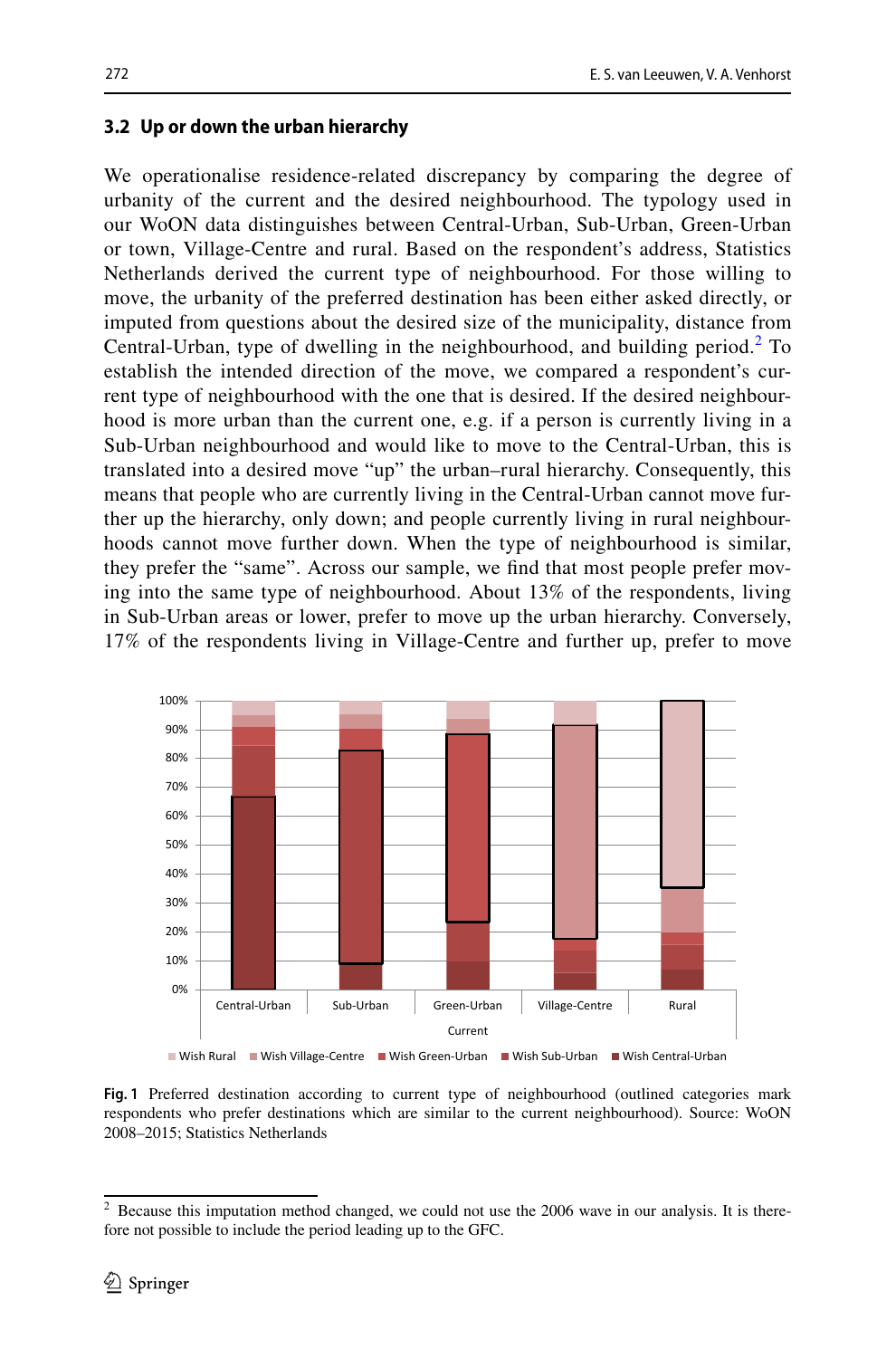down. Around 7[3](#page-10-0)% of the sample prefers to move into a similar neighbourhood.<sup>3</sup> Figure [1](#page-9-1) shows the diferences in destination desired, by those with a willingness to move, according to the degree of urbanity of the current environment. The fgure confrms that, in general, people desire to move into similar neighbourhoods, but that there is also a substantial latent demand for change of up to a third of the residents in particular areas. Also, when a diferent type of neighbourhood is desired, it is not necessarily the next type up or down the hierarchy that people desire.

# **3.3 Willingness to move**

For *Willingness to move*, we used the question "Do you want to move within two years?" as a flter. Respondents who answered "Defnitely"; "Possibly"; "Yes, but cannot fnd anything" are considered willing to move. Others are considered not willing to move. The resulting dummy is the dependent variable for the frst analysis. In the subsequent steps, we focus on those willing to move to analyse moving motives and the preference for moving up or down the urban hierarchy. As described earlier, the total sample of the three waves between 2009 and 2015 consists of 183,897 respondents of whom 27% wants to (perhaps) move within the next two years. Figure  $2$  shows that during the first two waves the percentage of those willing to move is around 24%, only to increase to around 33% at the peak of post-GFC unemployment. This suggests that during the height of the actual GFC in 2007–2009, the willingness to move was in fact lower, compared to the years that followed the GFC. The fall-out in terms of housing price fuctuations and unemployment hit most households with a delay. Those that are willing to move are not evenly spread over the country: people living in cities are more likely to want to move within the next 2 years, whereas latent demand for change seems lower in the more rural areas. Figure [2](#page-11-0) shows how 36% of the people currently living in a Central-Urban are willing to move compared to only 18% of the people living in a rural neighbourhood.

# **3.4 Motive for mobility**

The willingness to move can be driven by diferent motives. In the questionnaire, those respondents who indicated a willingness to move were subsequently asked to state the motives for that move. We use the following six motives in our analysis (respondents were able to select more than one): motives related to health or the need for care, move to study, move for work reasons, move for reasons related to the dwelling, move for reasons related to the neighbourhood and, fnally, moving

<span id="page-10-0"></span>These percentages do not sum to 100%, as the populations at risk differ between these separate analyses. The sample at risk of moving up the urban hierarchy excludes those already living in a central urban environment. Similarly, those at risk of moving down do not include people living in rural areas.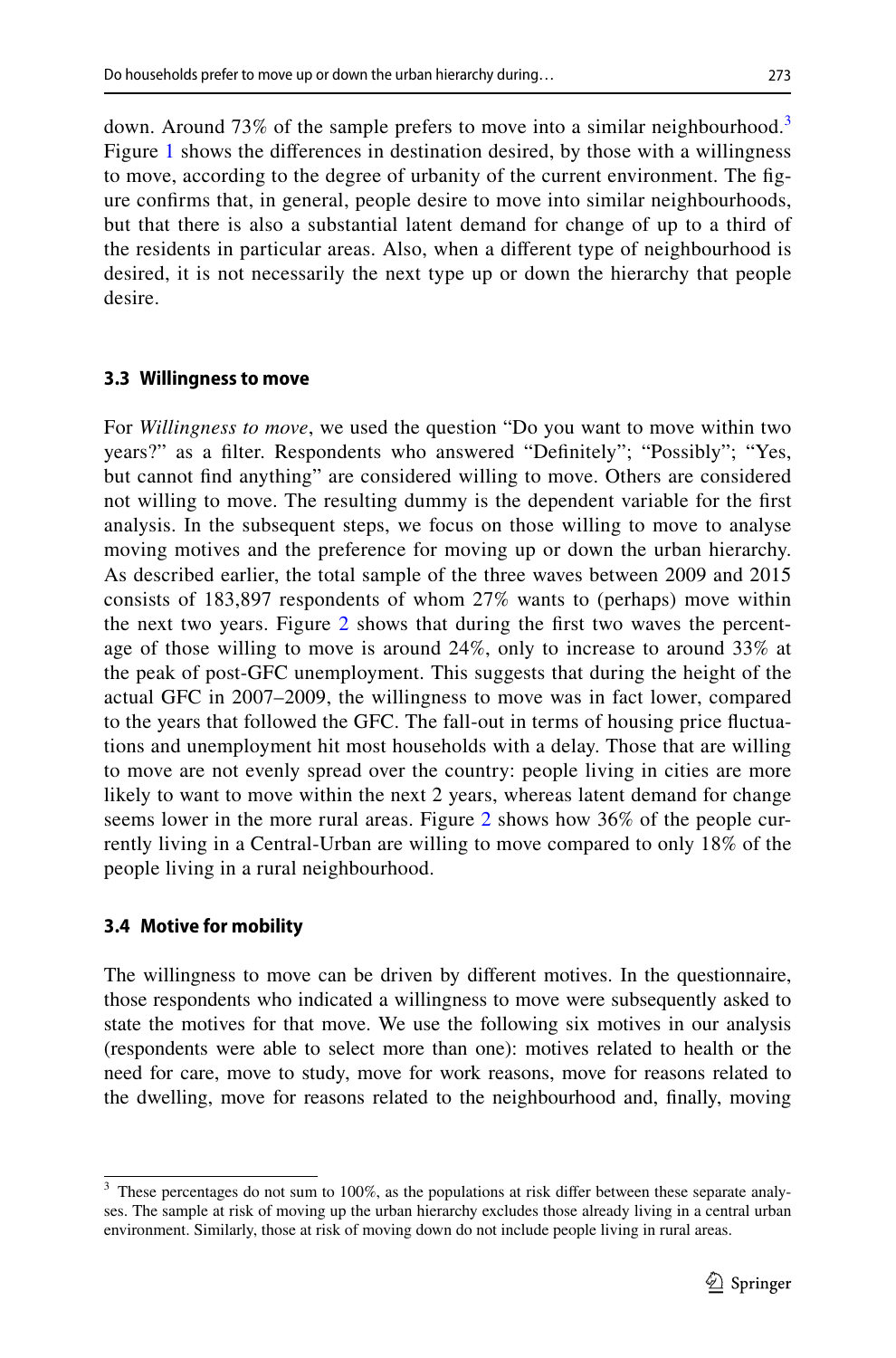

<span id="page-11-0"></span>**Fig. 2** Share of respondents who want to move by survey wave and by their current neighbourhood type. Source: WoON 2008–2015; Statistics Netherlands

|                    | $2008 - 2009$ (%) | $2011 - 2012$ (%) | $2014 - 2015$ (%) | Pooled<br>sample<br>(%) |
|--------------------|-------------------|-------------------|-------------------|-------------------------|
| Health             | 12                | 13                | 19                | 15                      |
| Study              | 3                 | 3                 | 4                 | 3                       |
| Work               | 10                | 11                | 13                | 12                      |
| Dwelling           | 39                | 38                | 42                | 40                      |
| Neighbourhood      | 25                | 24                | 25                | 25                      |
| Family and friends | 8                 | 9                 | 11                | 9                       |

<span id="page-11-1"></span>**Table 1** Motives for prospective move in percent of those willing to move by survey wave

*Source*: WoON 2008–2015; Statistics Netherlands. *N*=37,389. Respondents (which include only those who indicated that they are willing to move) were able to select more than one motive, or indeed "another motive" (not further specifed, so not reported). Therefore, the percentages per column do not sum to 100%

closer to family and friends. As can be seen in Table [1](#page-11-1), the most frequently selected motives in the pooled sample are related to the current dwelling (about 40%), with characteristics of the neighbourhood a distant second (about 25% indicated this). Nearly 15% of our respondents indicate that they move related to health issues. Work is mentioned by 12% of the respondents, followed by moving closer to family and friends (9%) and study (3%).

The share mentioning Work is very comparable to what Coulter and Scott [\(2015](#page-25-7)) report for the UK, but Morrison and Clark ([2011\)](#page-26-15) report shares of about a third for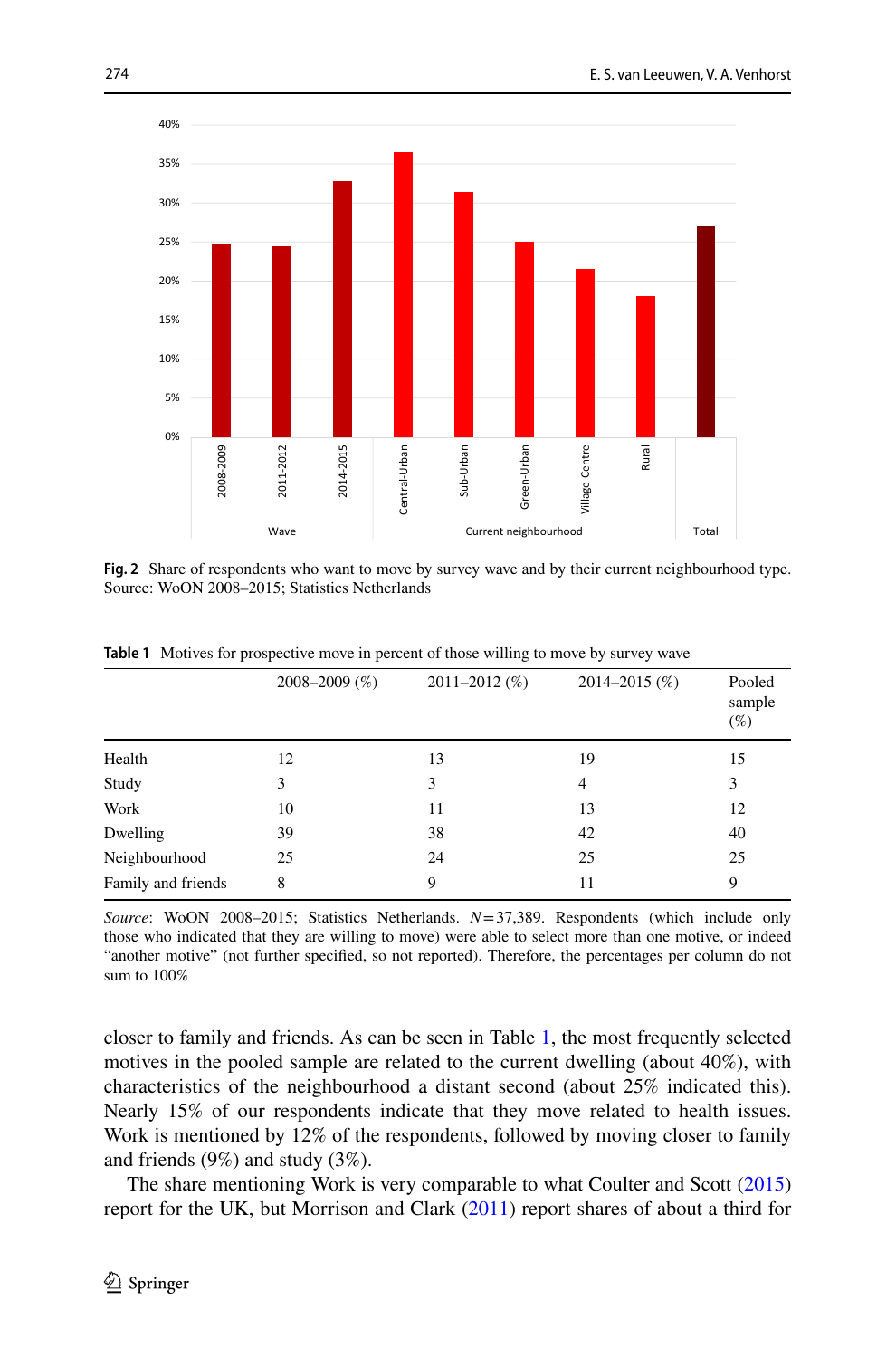New Zealand, whereas Niedomysl [\(2011](#page-26-16)) reports that 26% mention work, using a large-scale survey on Swedish migrants. Factors related to the dwelling are a less prevalent motive in these earlier contributions, and the relative importance of family and friends is generally higher. There are a number of conceivable explanations for these diferences in the relative importance of migration motives. Country-specifc factors might play a role, with size and accessibility infuencing the need to be spatially mobile. Furthermore, some studies, such as Niedomysl [\(2011](#page-26-16)) cover actual migrants, whereas others pertain to prospective migrants (Coulter and Scott [2015](#page-25-7)) as we do in this study. This is potentially important, as there are diferences between motives in terms of the likelihood that they generate actual migration behaviour, with more specifc motives generating a higher likelihood of actual migration (Coulter [2013a](#page-25-9), [b](#page-25-10)). Likewise, a respondent's statement on what was the actual motive may change because of experiencing the move and its outcomes, after cognitive dissonance. A third potential cause lies in the fact that in this paper we do not exclude respondents that have moved or wish to move over a distance less than a certain threshold. Short distance moves are likely to be associated with residential motives (Thomas et al. [2019](#page-26-17)), and excluding them, as has been done in earlier contributions, afects the relative importance of Dwelling and Neighbourhood motives. Fourth, and most relevant to our objectives, the time dimension might be relevant. If people respond indeed to adverse economic circumstances by reducing mobility, or engage in mobility for diferent reasons, this might infuence these statistics. In that light, it is interesting to observe that in our data, "Work" is relatively less important than "Dwelling". It is also interesting to note that, as time progresses following the GFC, the incidence for all motives increases, apart from "Neighbourhood". Respondents were allowed to indicate more than one motive. This indicates that, among those willing to move, and as the fallout of the GFC progressed, increasingly often a mix of motives appears relevant, rather than one main motive. This is a frst indication of the heterogeneity of the impact of the GFC on desired mobility in our sample.

### **3.5 General economic circumstances: impact of the global fnancial crisis across time and space**

As indicated above, in this paper, we measure the impact of the GFC using period dummies along with relative running indices of regional housing prices (based on transactions) and unemployment rates. In Fig. [3,](#page-13-0) we depict the national development in average housing price (central line) and the regional spread surrounding this national average (error bars and dashed lines, for NUTS2 regions) for the years during and following the GFC. Housing prices are, on average, highest in the provinces of Utrecht and Noord-Holland, and lowest in the northern province of Groningen. Furthermore, it becomes clear that, in terms of house prices, the GFC frst led to stagnation, and then, with some delay, a decline in average house prices, followed by a slight recovery, for all NUTS 2 regions. The housing prices thus respond with some delay to the onset of the crisis in 2008. We also consider the regional unemployment rate, measured at the NUTS2 level, as an additional measure of the impact of the GFC (Fig. [4](#page-13-1)). The central line depicts the national unemployment rate, whereas the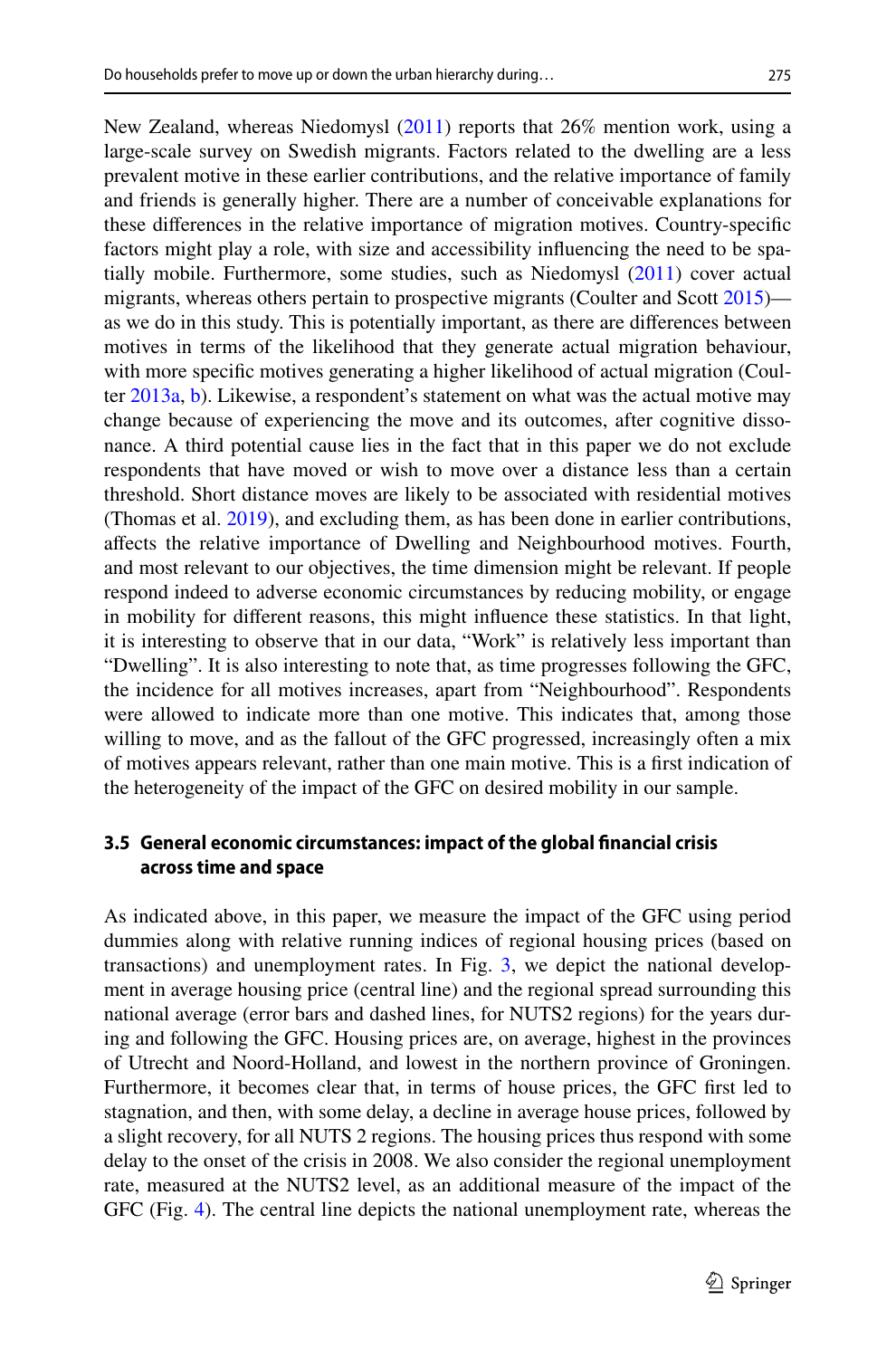

<span id="page-13-0"></span>**Fig. 3** Average House Prices (transactions), Dutch NUTS 2 regions. Source: Statistics Netherlands

regional spread for Dutch NUTS2 regions is indicated using vertical bars and dashed lines. Typically, the more peripheral regions exhibit higher unemployment rates, but high rates are also found in more economically dense regions such as the province of Zuid-Holland. Here we observe that unemployment responded to the GFC also with some delay: rates were at their highest in 2013–2014.

#### **3.6 Other control variables**

Some people prefer their current municipality because of local social networks, dependence on services such as a school or for other reasons. If so, the dummy *Wishes to stay in municipality* takes on a value of 1. This is a necessary control,



<span id="page-13-1"></span>**Fig. 4** Unemployment rates, Dutch NUTS 2 regions. Source: Statistics Netherlands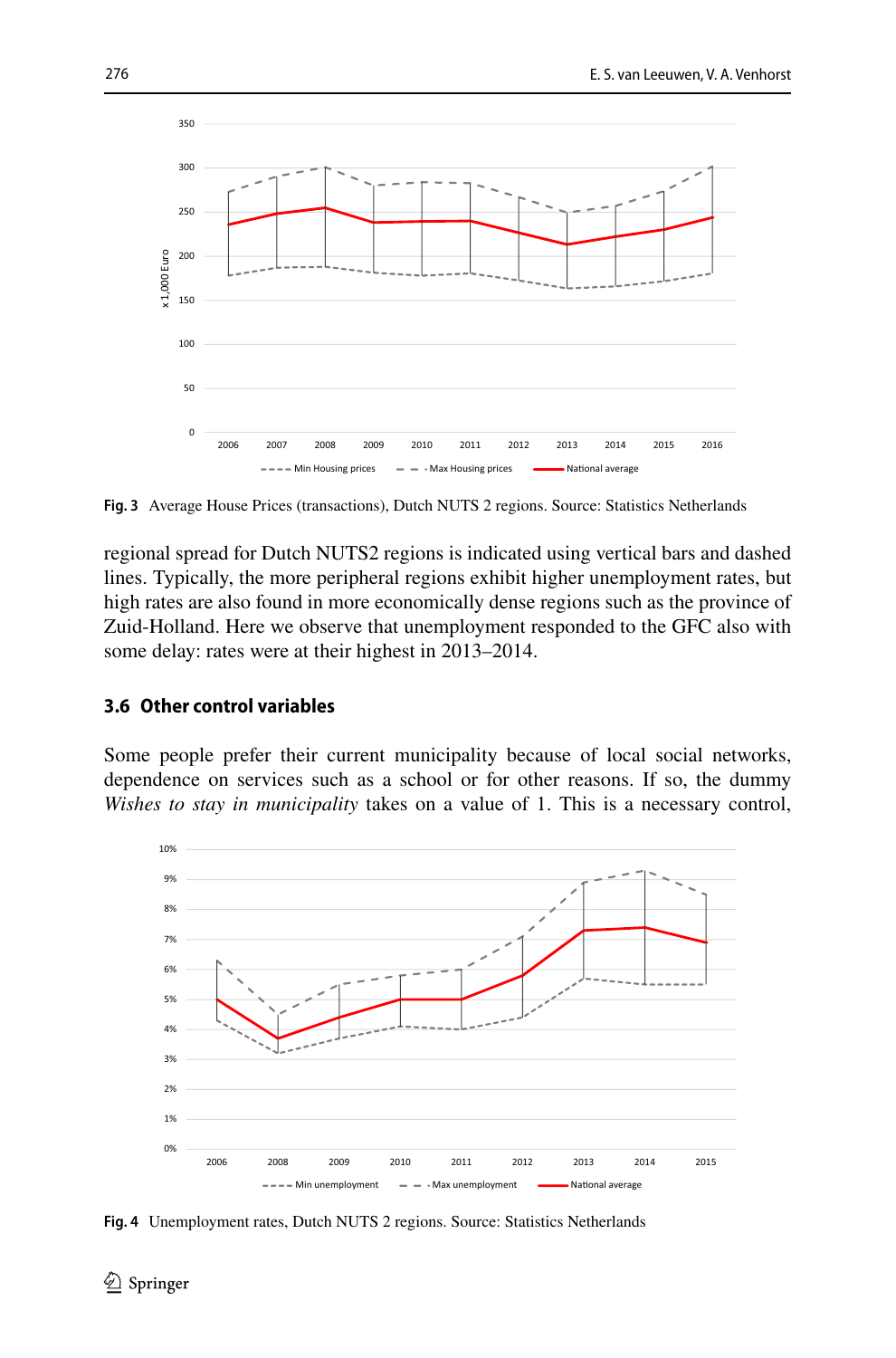as most people that prefer their current municipality also prefer the same type of neighbourhood. Nevertheless, 16% of our respondents desire to move up or down the urban hierarchy while staying in their current municipality. This is indeed possible, as within larger municipalities both neighbourhoods labelled as "Green-Centre" and "Rural" can be present, for example. Furthermore, through this variable we control for the distance of the intended move. This is essential too as local moves are often distinguished in the literature from migration, in terms of motives and distance traversed. We do not observe actual moves, and as such, we cannot directly control for actual distance traversed.

We control for characteristics of the dwelling currently occupied as well as those of the dwelling that is desired. WoON pays ample attention to the current type of residence and the preferred one. One question deals with the type of residence, for which we distinguish between "house"; "apartment" and "other" (such as a farm, home business; or a building with shared facilities). We also take into account whether people prefer to rent or own their residence, and what their current situation is in that respect.

The WoON survey collects demographic and other (economic) information about both the respondent and her/his family. We use the age of the respondent, whether the person is (self)employed, ethnicity (Dutch, Western or Non-Western as measured by location of birth), length of residence and the household disposable income. We apply a nested version of the original WoON household variables in our model. We simultaneously control for household composition, the presence of children and the age of the youngest child in the household, and the employment state of the partner. The category "other" refers to non-family households. The overall reference category is "Single Without Child". We control for all of these factors, as they might infuence willingness to move, the related motive, as well as the tendency to move up or down the urban hierarchy. Furthermore, we have also added regional fxed efects, for the NUTS 1 regions North, East, West and South, as well as for the four largest cities separately. These fxed efects are entered to pick up on any time-fxed characteristics of these areas.

# **4 What determines the willingness to move up or down the urban hierarchy?**

Before turning to our analysis of the relationship between economic circumstances that impact on the willingness to move up or down the urban hierarchy, we must frst shed light on whether individuals indeed become more or less willing to move to begin with. Furthermore, as emanated from the literature, impacts of economic crises and their efects on (desired) mobility were found to be diverse and we analyse therefore whether adverse economic circumstances solely lead to a desire to move for work, or whether other motives come into play as well. All this will feed into our analysis of desired mobility across the urban hierarchy.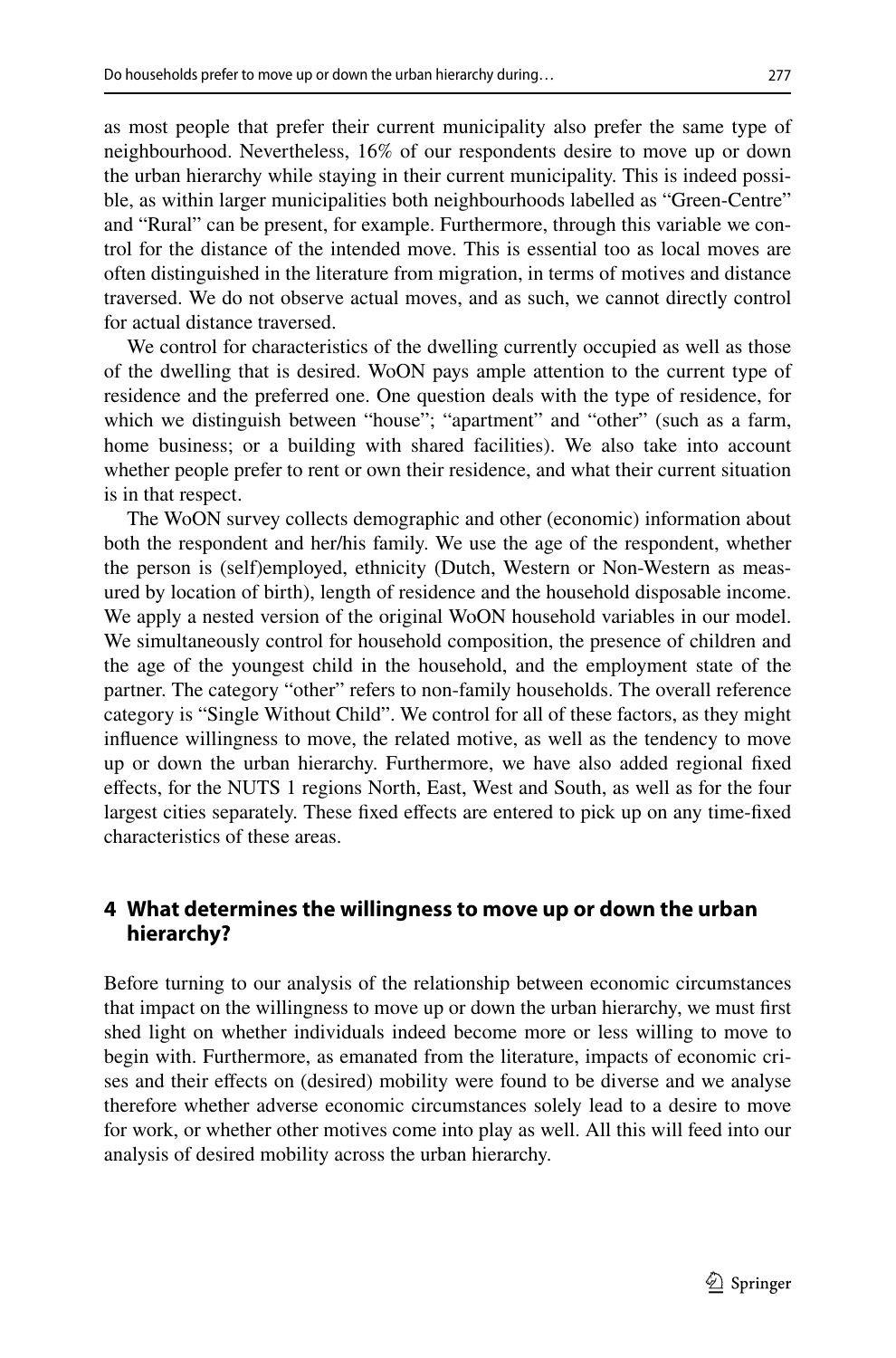|                                                    | Willingness to<br>move $(1 = yes)$ |
|----------------------------------------------------|------------------------------------|
| Currently lives in Central-urban (ref)             | $\mathbf{1}$                       |
| Currently lives in Sub-urban                       | 0.987                              |
| Currently lives in Green-urban                     | $0.892**$                          |
| Currently lives in Village-centre                  | $0.807***$                         |
| Currently lives in Rural                           | $0.664***$                         |
| Natural log of duration of stay                    | 1.205***                           |
| Currently lives in owned home (ref)                | 1                                  |
| Currently lives in rented home                     | 1.510***                           |
| Currently lives in house (ref)                     | 1                                  |
| Currently lives in apartment                       | 1.466***                           |
| Currently lives in other                           | 1.406***                           |
| Employed (ref)                                     | 1                                  |
| Non-employed                                       | 1.018                              |
| Household income                                   | $1.002***$                         |
| Single/no child (ref)                              | 1                                  |
| Couple/no child/working partner                    | $0.821***$                         |
| Couple/no child/partner not working                | $1.064***$                         |
| Couple/child $\leq$ 11/working partner             | $0.606***$                         |
| Couple/child $\leq$ 11/partner not working         | 0.896                              |
| Couple/child $12 \geq$ Working partner             | $0.577***$                         |
| Couple/child $12 \geq$ partner not working         | $0.700***$                         |
| Single parent/child $\leq$ 11                      | 0.992                              |
| Single parent/child $12 \geq$                      | 1.043                              |
| Other                                              | $1.163***$                         |
| Age                                                | $0.955***$                         |
| Native (ref)                                       | 1                                  |
| Non-western foreign                                | $0.920***$                         |
| Western foreign                                    | $1.051**$                          |
| NUTS2 house price $t/t - 3$ relative to NL         | 2.342                              |
| NUTS2 unemployment rate $t/t - 3$ relative to NL   | 0.947                              |
| Wave 1 (2008-2009) (ref)                           | 1                                  |
| Wave 2 (2011-2012)                                 | 1.067***                           |
| Wave 3 (2014–2015)                                 | 1.774 ***                          |
| Regional fixed effects                             | Yes                                |
| Observations                                       | 183,897                            |
| Pseudo- $R2$                                       | 0.0991                             |
| coefficients<br>(odds)<br>Exponentiated<br>ratios) | reported:<br>standard              |

Exponentiated coefficients (odds ratios) reported; standard errors clustered at NUTS2 level

*Sources*: WoON 2008–2015 and Statistics Netherlands

\* *p*<0.10; \*\**p*<0.05; \*\*\**p*<0.01

<span id="page-15-0"></span>**Table 2** Logit analysis of the willingness to move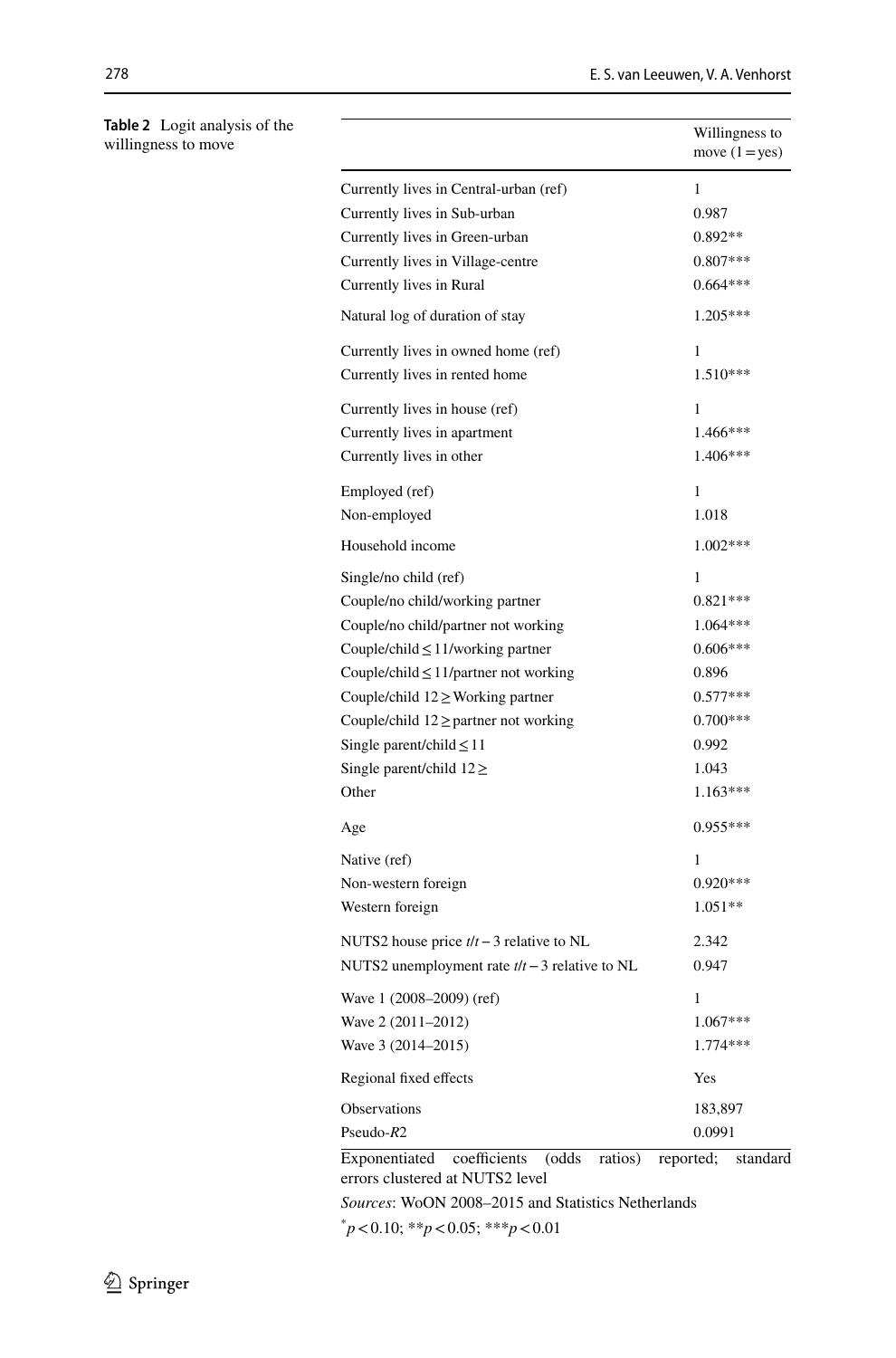Table [2](#page-15-0) shows the relative risk ratios that result from a binary logistic regression, executed in STATA, on the dependent variable *Willingness to move* (yes/no). Those who do not want to move are taken as the reference category. As described earlier, 27% of the respondents want to move within the next two years.

### **4.1.1 The willingness to move increases in times of economic hardship**

We fnd that the GFC leaves its marks. Controlling for a rich set of personal, household and location characteristics, we fnd that the probability to indicate a willingness to move increased in the years following the GFC, when house prices were at their lowest and unemployment was at its highest. Compared to our frst wave, covering 2008–2009, respondents in the second and third wave were 6.7% and 77.4% more likely to indicate that there is a discrepancy between their current residential situation and the desired residential situation. We fnd no additional efects from the relative development in the regional house prices and unemployment rates. This implies that adverse circumstances appear to increase the willingness to move. Although the literature suggests lower levels of migrations during periods of crisis (e.g. Cooke [2013](#page-25-0)), our results suggest that people are actually more willing to move although that desire might be hampered by hurdles brought up by the economic stagnation.

### **4.1.2 Results for other control variables**

Starting with the personal and household characteristics, Table [2](#page-15-0) shows that, compared to those that own their home, renters are keener to fnd a new place, as are people who live in an apartment or another type of dwelling when we compare them to those living in a house. Renting and living in apartments is more prevalent in urban neighbourhoods, but we fnd this result after controlling for the nature of the neighbourhood. This residential environment plays an important role as well: people living in the Central-Urban and Sub-Urban areas have a higher probability (risk) of wanting to move than people currently living further down the urban hierarchy. This confirms the descriptive patterns reported in Fig. [2.](#page-11-0) Compared to natives, non-Western foreigners are less willing to move, but Western foreigners are slightly more willing to move. Willingness to move increases with income, but there is no relation with personal employment status—as opposed to the role of the general economic circumstances. In addition, willingness to move decreases with age. Interestingly, those who have been living in their current home for a long time have a higher probability of wanting to move. This appears at odds with fndings in the literature on inertia: actual migration probabilities decline with longer durations of stay, as discussed in Sect. [2](#page-3-0). However, Age and Duration of Stay are strongly positively correlated. After controlling for Age, Duration of Stay captures increasing residential dissonance. When looking at the household composition, it is interesting to see that Couples with an employed partner appear less likely to be willing to move, compared to similar households with a non-working partner. In particular, childless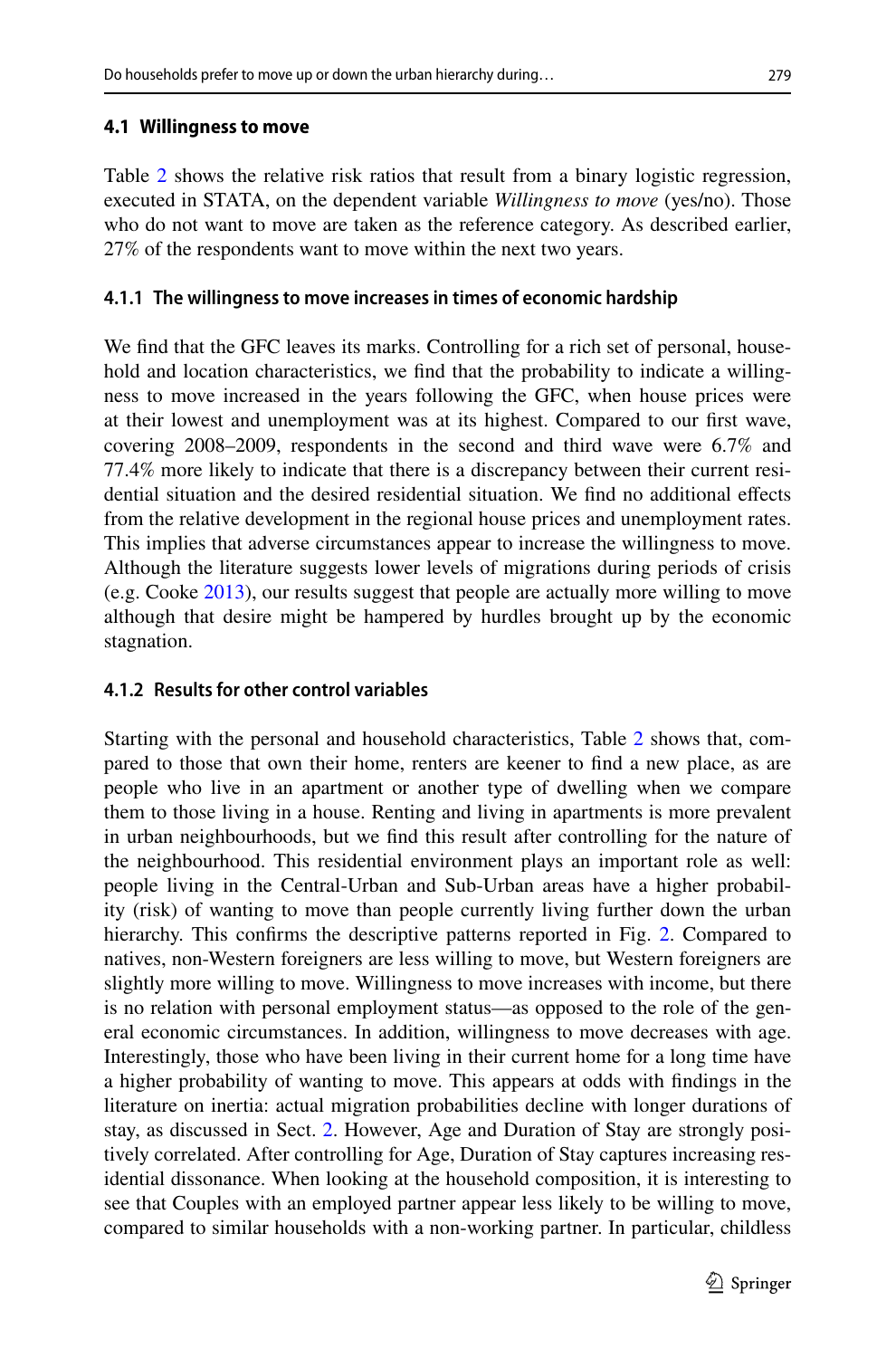<span id="page-17-0"></span>

| 丝        | Table 3 Logit analysis of the motives for moving |            |            |            |            |               |                |
|----------|--------------------------------------------------|------------|------------|------------|------------|---------------|----------------|
| Springer |                                                  | Health     | Study      | Work       | Dwelling   | Neighbourhood | Family/friends |
|          | (ref)<br>Currently lives in Central-urban        |            |            |            |            |               |                |
|          | Currently lives in Sub-urban                     | .022       | $0.818***$ | $0.836***$ | 0.947      | ***69.        | $.174***$      |
|          | Currently lives in Green-urban                   | 1.012      | 0.939      | 0.951      | $0.838***$ | 1.072         | $1.220***$     |
|          | Currently lives in Village-centre                | 0.952      | $0.808*$   | $0.785***$ | $0.828***$ | 0.915         | $.325***$      |
|          | Currently lives in Rural                         | 0.976      | 1.019      | 0.972      | $0.612***$ | 0.862         | $1.585***$     |
|          | Employed (ref)                                   |            |            |            |            |               |                |
|          | Not employed                                     | $2.123***$ | $-88***$   | $0.700***$ | $0.923***$ | $0.951*$      | $.173***$      |
|          | Household income                                 | $0.991***$ | $0.971***$ | $1.005***$ | $0.999*$   | $0.999*$      | 0.999          |
|          | Single/no child (ref)                            |            |            |            |            |               |                |
|          | Couple/no child/working partner                  | 1.50**     | $0.288***$ | $0.604***$ | $-208***$  | $.197***$     | $0.775***$     |
|          | Couple/no child/partner not working              | 1.615***   | 0.983      | $0.497***$ | 1.949**    | $0.855***$    | 0.749****      |
|          | Couple/child<br>$\leq$ 11/working partner        | $0.606***$ | $0.482***$ | 1.496***   | $1.620***$ | $407***$      | $0.721***$     |
|          | Couple/child ≤ 11/partner not working            | 1.241      | $0.486***$ | $0.619***$ | $1.641***$ | $.446***$     | $0.663***$     |
|          | Couple/child 12 ≥/working partner                | 1110       | 4.188***   | $0.780***$ | .060       | .560***       | $0.420***$     |
|          | Couple/child 12 ≥/partner not working            | $.889***$  | $3.516***$ | $0.675***$ | .126       | .133          | $0.457***$     |
|          | Single parent/child $\leq$ 11                    | $1.210*$   | $0.441***$ | $0.328***$ | $.292***$  | $.703***$     | 0.924          |
|          | Single parent/child 122                          | 1.009      | $2.172***$ | $0.607***$ | $.204***$  | $.231***$     | $0.760***$     |
|          | Other                                            | 1.179      | $2.653***$ | $0.890*$   | $0.551***$ | $0.777***$    | $0.776***$     |
|          | Age                                              | $1.080***$ | $0.871***$ | $0.955***$ | $0.979***$ | $0.995***$    | 1.000          |
|          | Native (ref)                                     |            |            |            |            |               |                |
|          | Non-western foreign                              | $1.439***$ | 0.802      | $0.641***$ | $.528***$  | $0.807***$    | 1.022          |
|          | Western foreign                                  | $0.875*$   | 1.103      | $1.321***$ | 1.005      | $0.903**$     | $1.104**$      |
|          | NUTS2 house price t/t - 3 relative to NL         | 0.416      | 0.107      | 1.089      | 1.089      | 3.179         | 0.378          |
|          | 3 relative to NL<br>NUTS2 unemployment rate t/t- | $0.421***$ | 0.546      | $0.511**$  | 1.240      | 1.461         | 0.652          |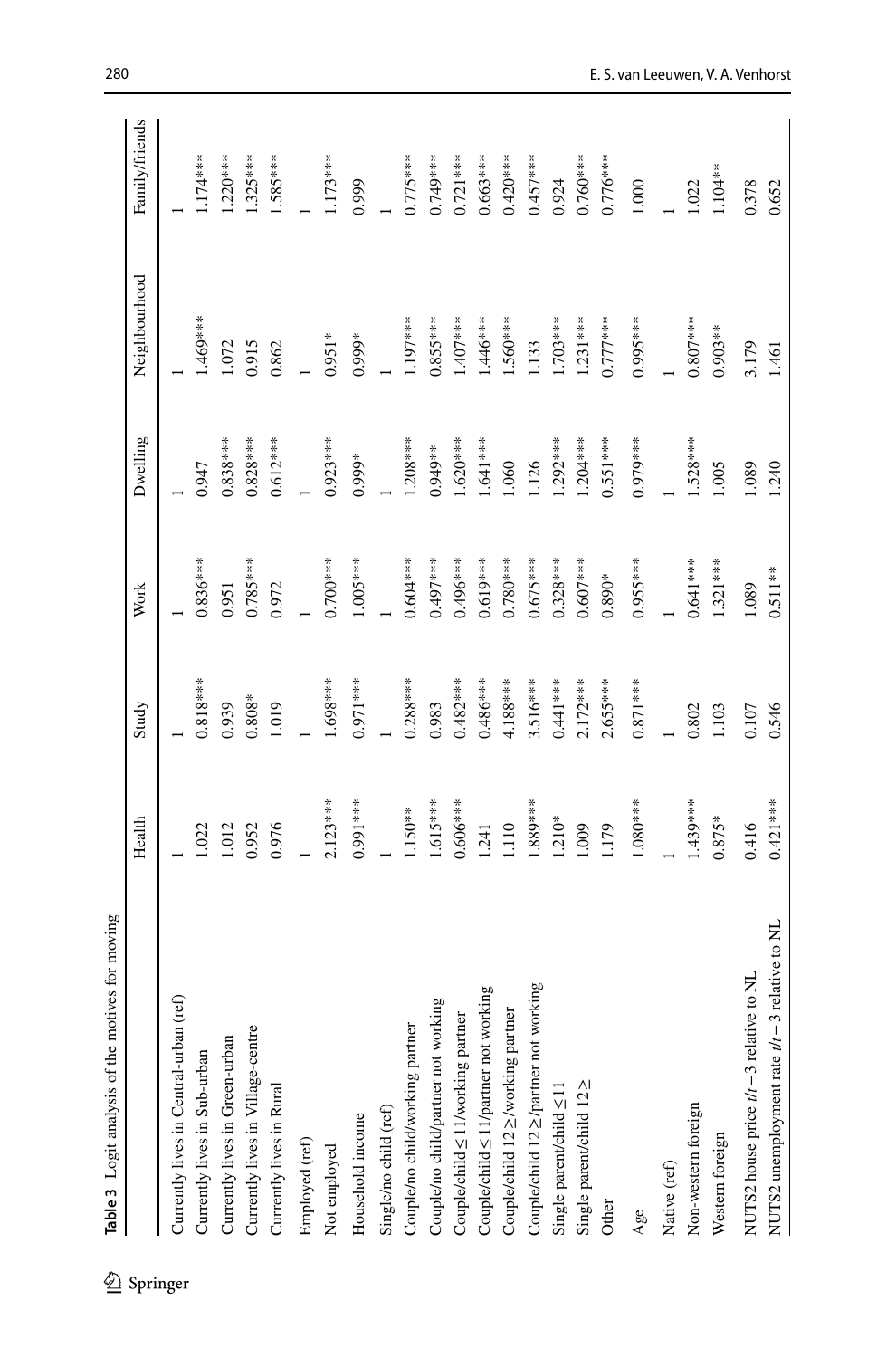| nortiminar. |  |
|-------------|--|
|             |  |
| ľ           |  |

| Table 3 (continued)                                                                                                                               |           |            |            |          |               |                |
|---------------------------------------------------------------------------------------------------------------------------------------------------|-----------|------------|------------|----------|---------------|----------------|
|                                                                                                                                                   | Health    | Study      | Work       | Dwelling | Neighbourhood | Family/friends |
| Wave 1 (2008-2009) (ref)                                                                                                                          |           |            |            |          |               |                |
| Wave 2 (2011-2012)                                                                                                                                | 1.126**   | 1.406***   | $1.157***$ | 1.084*   | 1.066         | $1.271***$     |
| Wave 3 (2014-2015)                                                                                                                                | 1.604**** | $1.537***$ | $1.238***$ | 1.647*** | $1.213***$    | 1.501 ***      |
| Regional fixed effects                                                                                                                            | YES       | YES        | YES        | YES      | YES           | YES            |
| <b>D</b> bservations                                                                                                                              | 37,389    | 37,389     | 37,389     | 37,389   | 37,389        | 37,389         |
| Pseudo-R2                                                                                                                                         | 0.2969    | 0.3243     | 0.0899     | 0.0507   | 0.0222        | 0.0133         |
| Exponentiated coefficients (odds ratios) reported; standard errors clustered at NUTS2 level<br>Sources: WoON 2008-2015 and Statistics Netherlands |           |            |            |          |               |                |
| $p < 0.10;$ ** $p < 0.05;$ ** $p < 0.01$                                                                                                          |           |            |            |          |               |                |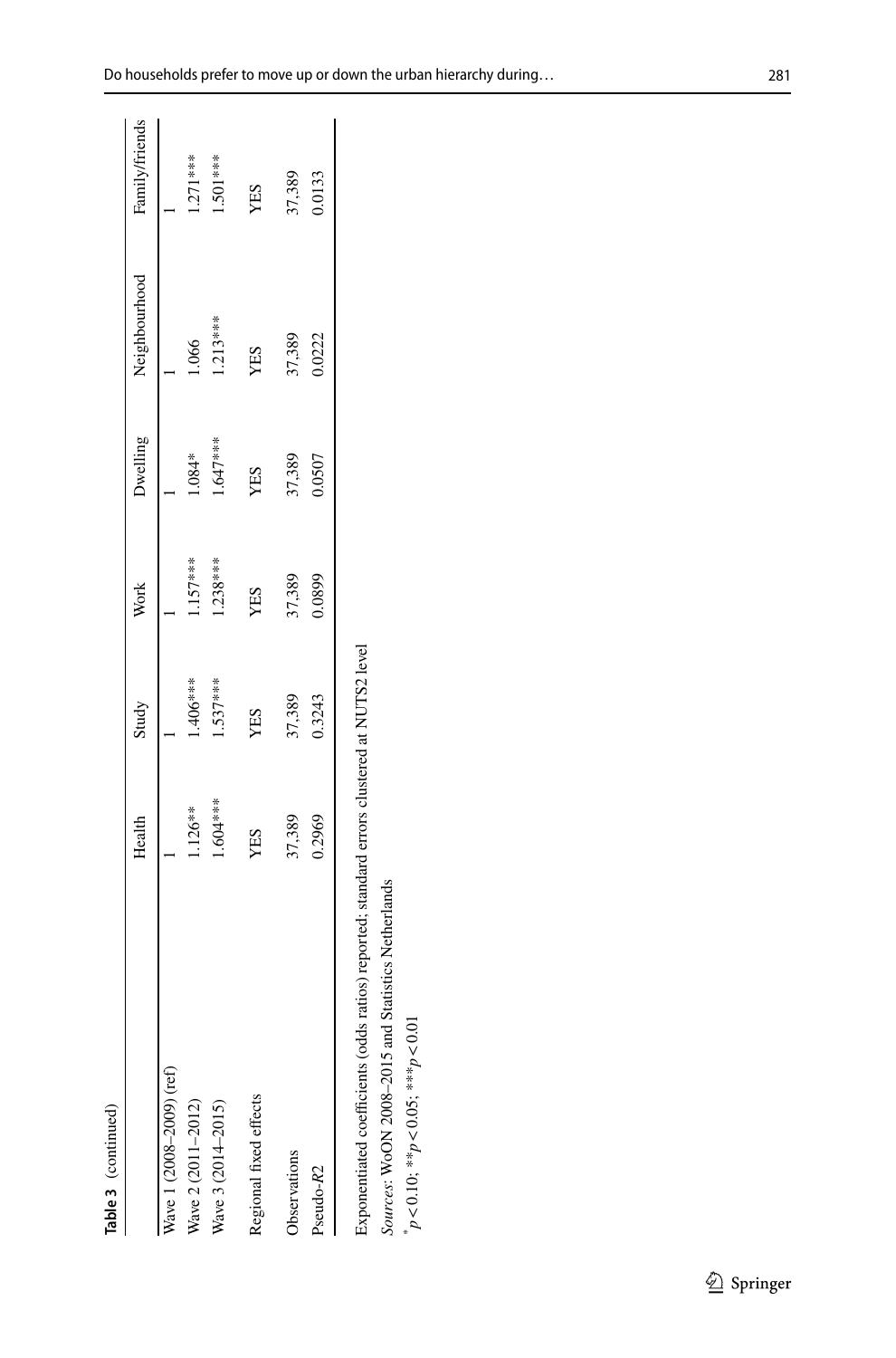couples with a non-working partner are relatively willing to move, as are childless Singles.

# **4.2 Motives for migration**

In Table [3,](#page-17-0) we report the results of six separate binary logistic regression models, each with a specifc motive as an outcome. If the motive was mentioned, the dummy outcome variable is coded "1". We again control for a rich set of personal and regional characteristics, selecting only those characteristics that are known before the prospective move. Those who do not wish or intend to move are not included in this estimation sample.

# **4.2.1 Adverse economic circumstances stimulate mobility for a wide variety of motives**

We fnd a signifcant increase in the likelihood of mentioning all motives, as the fallout of the GFC took hold over time. Even though it is not possible to directly compare logit coefficients across models, generally speaking the results suggest that the willingness to move for Health-related reasons and reasons related to the Dwelling increased relatively strongly, closely followed by wanting to move for Study related reasons, or moving closer to Family and Friends. Moreover, in NUTS2 regions where the increase in the unemployment rate was relatively strong, the willingness to move for Health reasons and for Work was less strong than the general trend. From this, we conclude that the impact of the GFC is such that households not only become more willing to move, but they wish to do so for an increasingly wide variety, and combination, of motives. It therefore stands to reason to expect that economic crises do not equivocally lead to moves towards the opportunity-rich urban areas. Depending on the exact impact, as signalled by motive, other desires may emerge as well. Crisis-led mobility is certainly not just about moving for Workrelated reasons. Our results suggest that the desire to move for Work-related reasons does increase, but particularly so in regions that are relatively less afected. It is perhaps concerning to note that in regions which bear more of the crisis unemployment fallout, the willingness to move for Work does not increase as strongly, suggesting worker discouragement.

# **4.2.2 Results for control variables**

The degree of urbanity of the current neighbourhood does not infuence the willingness to move for Health. Summarising the other results, and noting that not all coefficients are significant: compared to those living in Central-Urban areas, those living further down the urban hierarchy tend to be less likely to want to move for Study, Work and reasons related to the Dwelling. However, they are more likely to express a desire to move closer to Family and Friends. Furthermore, compared to Central-Urban, residents of Sub-Urban appear to wish a change of neighbourhood. This suggests that unmet demand for (particular types of) housing is highest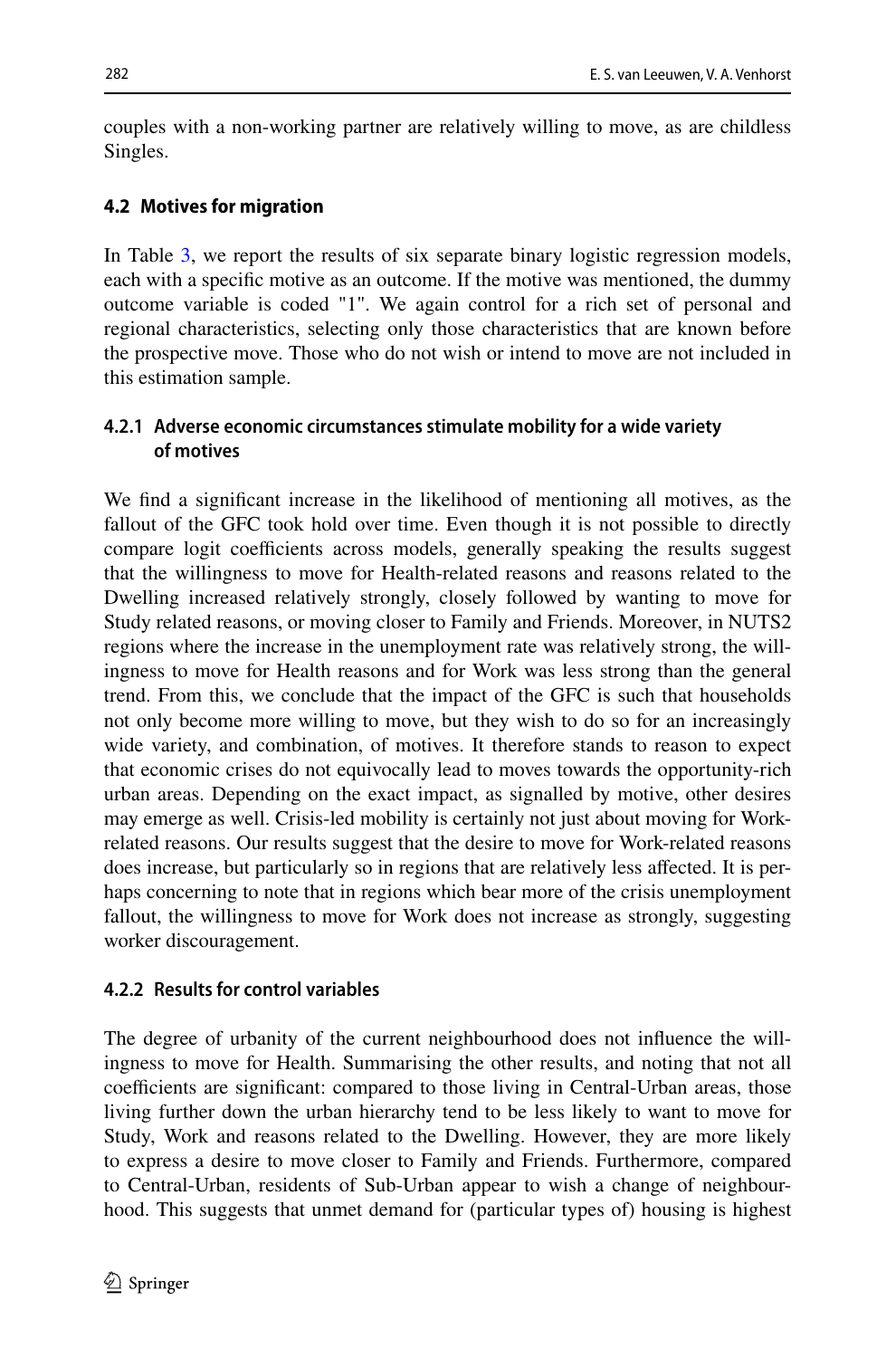in cities, but, rather more surprisingly, locations further down the urban hierarchy ofer ample access to healthcare, study and work opportunities. Likewise, the results suggest that cities and towns provide better opportunities to live close to family and friends. This points again to a large diversity in (unmet) needs, but likewise to a role of urban areas that goes beyond mere opportunities to work. Unemployed respondents are more likely to want to move for health, study and family and friends, but less likely to mention work, the dwelling or the neighbourhood. This is a rather surprising result in itself, but perhaps ftting in the Dutch and European context where individuals are typically less likely to want to move for work than, for example, the USA (Cooke [2013\)](#page-25-0). Wanting to move for work does become more likely with increasing levels of income. Considering the household characteristics, singles without children are found to be most likely to want to move for work and family/friends and—generally speaking—least likely to desire a move for reasons related to the neighbourhood or the dwelling.

# **4.3 Moving up or down the hierarchy**

On the back of the supporting analyses reported in the previous sections, we now turn to our main question on the relationship between the general economic circumstances and the desire to move up or down the urban hierarchy. Table [4](#page-21-0) presents three logit models, with "up", "same" and "down" as the outcomes under study. Those who do not wish or intend to move are not included in the estimation sample. For the "up" and "down" models, "same" is the reference outcome. For "same", "up or down" is chosen as the reference category. Valid *N* for these models thus partly overlaps. Further to the control variables used in the other models, we now also include controls for the stated desires with respect to the dwelling, and include the motive in our analysis.

# **4.3.1 A rural refuge in volatile and uncertain times?**

We find that moving up the urban hierarchy was desired less in the first years following the GFC, but not when the negative fallout was at its peak in the later years. However, in regions with relatively strong increases in the unemployment rate, wanting moving up the urban hierarchy was more likely. Our earlier insights from Tables [2](#page-15-0) and [3](#page-17-0) suggest that this intention to move out of such afected reasons is fuelled by other motives than merely fnding work. In fact, expressing a desire to move down the urban hierarchy was more likely throughout the period following the GFC, following Table [4](#page-21-0). Here we see that the overall fnding, up to this point, of an increased desire to move, for an increasingly diverse combination of motives, translates spatially in a move down the urban hierarchy, rather than up. In regions which experienced a relatively strong decline in house prices, people are even more likely to want to move down the urban hierarchy. It appears that moving down the urban hierarchy is seen as a viable coping strategy if the household is vulnerable to price changes, perhaps related to what was noted above regarding the apparent quality of access to jobs and study, and dwellings in these areas.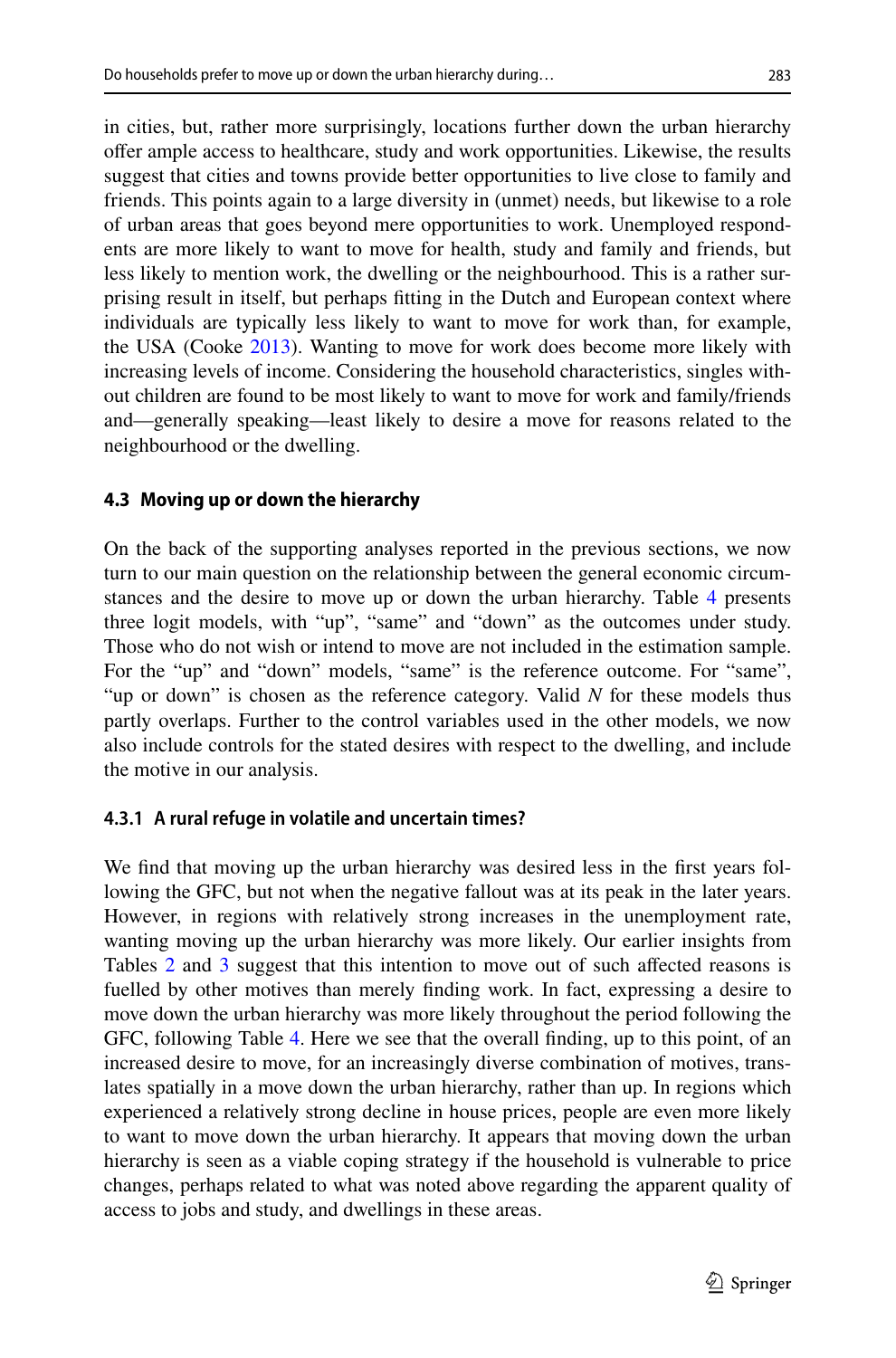|                                                                | Up           | Same       | Down         |
|----------------------------------------------------------------|--------------|------------|--------------|
| Motive to move Health                                          | $0.920**$    | 1.031      | 1.008        |
| Motive to move Study                                           | 1.103        | 1.205      | $0.636***$   |
| Motive to move Work                                            | 0.980        | $1.132***$ | $0.830***$   |
| Motive to move Dwelling                                        | $0.917*$     | 1.066*     | 0.949        |
| Motive to move Neighbourhood                                   | 1.649***     | $0.540***$ | 1.880***     |
| Motive to move Family/friends                                  | $1.293***$   | $0.870**$  | 1.035        |
| Currently lives in Central-urban (ref in "Same" and<br>"Down") |              | 1          | $\mathbf{1}$ |
| Currently lives in Sub-urban (ref in "Up")                     | 1            | 1.386***   | $0.399***$   |
| Currently lives in Green-urban                                 | $3.445***$   | 1.075      | $0.222***$   |
| Currently lives in Village-centre                              | $1.746***$   | $2.110***$ | $0.139***$   |
| Currently lives in Rural                                       | 4.478***     | $1.671***$ |              |
| Natural log of duration of stay                                | $0.914**$    | 1.042      | 1.002        |
| Currently lives in House (ref)                                 | $\mathbf{1}$ | 1          | 1            |
| Currently lives in apartment                                   | $0.936**$    | $1.124***$ | $0.847***$   |
| Currently lives in other                                       | $1.536***$   | $0.867*$   | 0.885*       |
| Desires house (ref)                                            | 1            | 1          | 1            |
| Desires apartment                                              | $2.016***$   | 0.961      | $0.622***$   |
| Desires other                                                  | 1.112        | $0.739***$ | 1.580***     |
| Currently lives in owned home (ref)                            | $\mathbf{1}$ | 1          | $\mathbf{1}$ |
| Currently lives in rented home                                 | 1.025        | 1.044      | $0.933***$   |
| Desires owned home (ref)                                       | 1            | 1          | 1            |
| Desires rented home                                            | 0.957        | $1.132***$ | $0.825***$   |
| Wish to remain in same municipality (yes $= 1$ )               | $0.238***$   | 4.672***   | $0.202***$   |
| Employed (ref)                                                 | $\mathbf{1}$ | 1          | $\mathbf{1}$ |
| Non-employed                                                   | 0.959        | 1.048**    | 0.944        |
| Household income                                               | $1.002**$    | 0.999      | 1.000        |
| Single/no child (ref)                                          | 1            | 1          | $\mathbf{1}$ |
| Couple/no child/working partner                                | $0.822**$    | 1.045      | 1.041        |
| Couple/no child/partner not working                            | $0.822**$    | 1.109*     | 0.926        |
| Couple/child $\leq$ 11/working partner                         | $0.545***$   | $1.324***$ | 0.937        |
| Couple/child $\leq$ 11/partner not working                     | $0.574***$   | 1.359***   | 0.884        |
| Couple/child $12 \ge$ /working partner                         | $0.748***$   | 1.064      | $1.131**$    |
| Couple/child $12 \ge$ /partner not working                     | $0.583***$   | $1.343***$ | 0.901        |
| Single parent/child $\leq$ 11                                  | $0.706***$   | $1.222***$ | 0.923        |
| Single parent/child $12 \geq$                                  | 0.995        | 1.024      | 0.947        |
| Other                                                          | 0.914        | $1.167***$ | $0.814***$   |
| Age                                                            | $0.993***$   | 1.003*     | 1.001        |

<span id="page-21-0"></span>**Table 4** Logit analysis of the discrepancy between current and desired degree of urbanity of the neighbourhood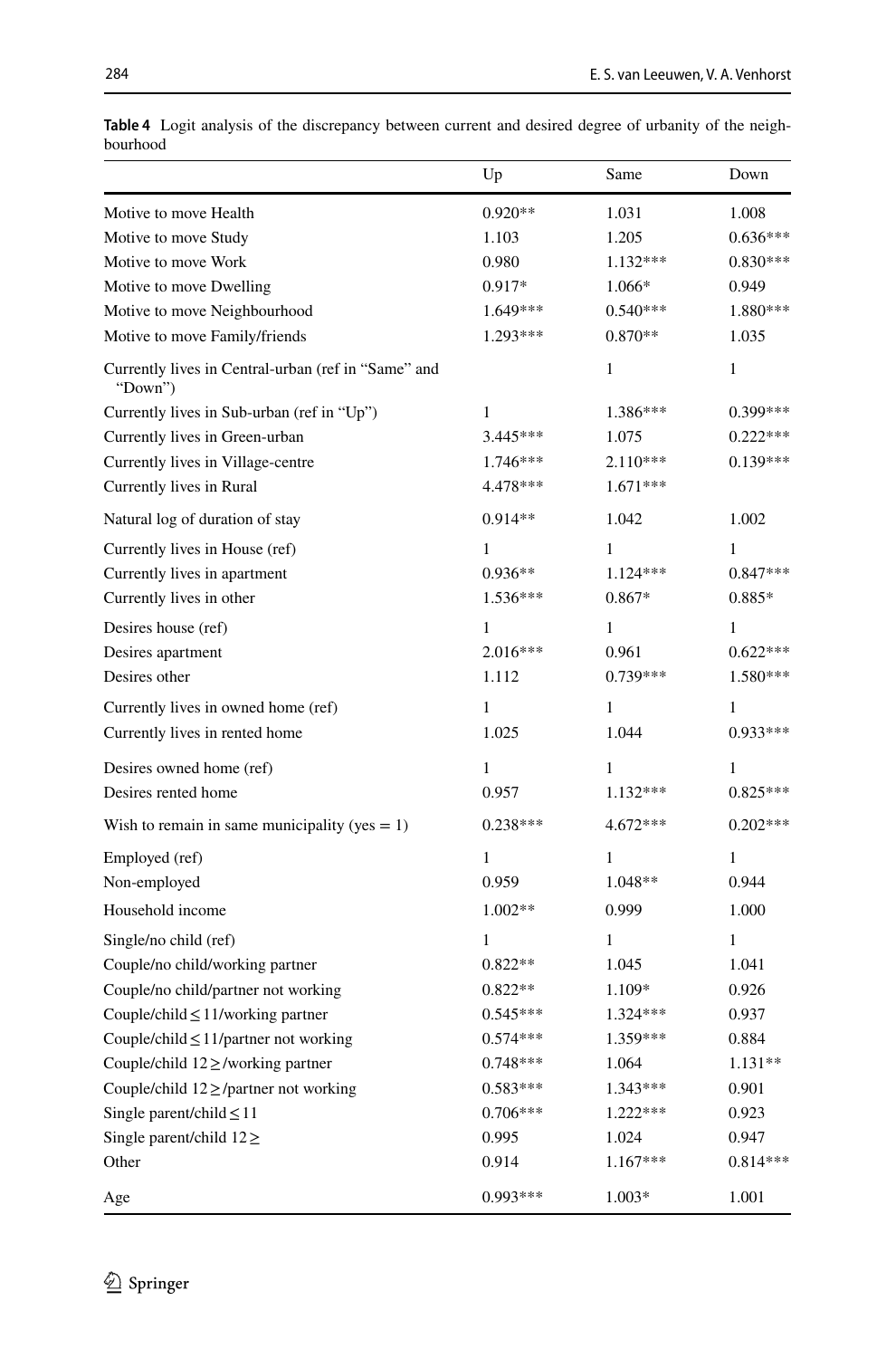#### **Table 4** (continued)

|                                                  | Up         | Same       | Down       |
|--------------------------------------------------|------------|------------|------------|
| Native (ref)                                     | 1          | 1          | 1          |
| Non-western foreign                              | 1.031      | $1.127***$ | $0.801***$ |
| Western foreign                                  | 1.024      | 1.038      | $0.908*$   |
| NUTS2 house price $t/t - 3$ relative to NL       | 1.479      | 2.680      | $0.0648*$  |
| NUTS2 unemployment rate $t/t - 3$ relative to NL | $1.913**$  | 0.802      | 0.824      |
| Wave 1 (2008–2009) (ref)                         | 1          | 1          | 1          |
| Wave 2 (2011–2012)                               | $0.857**$  | 0.954      | $1.213***$ |
| Wave 3 (2014–2015)                               | 0.998      | 0.895      | $1.226***$ |
| Regional fixed effects                           | <b>YES</b> | <b>YES</b> | <b>YES</b> |
| <b>Observations</b>                              | 28,640     | 36,220     | 30,680     |
| Pseudo- $R2$                                     | 0.1523     | 0.1246     | 0.1648     |

Exponentiated coefficients (odds ratios) reported; standard errors clustered at NUTS2 level

*Sources*: WoON 2008–2015 and Statistics Netherlands

\* *p*<0.10; \*\**p*<0.05; \*\*\**p*<0.01

In terms of motives to move, we might have expected to see that work and perhaps study related motives would lead to a higher likelihood of moving up the urban hierarchy. However, instead we fnd that a desire for moving up is associated with motives linked to the neighbourhood and moving towards the support networks of family and friends. Moving for work is associated with wanting to move to similar areas. Moving for study or work is related to a lower likelihood of moving down the urban hierarchy but is fuelled once more by a desire for a change of neighbourhood characteristics. The tendency to move down the hierarchy in times of economic hardship, as noted above, is not directly related to a work motive. So, here too we see a nuanced response.

### **4.3.2 Results for other control variables**

Although 16% of the respondents is actually looking for a diferent environment within their current municipality, the odds are almost five times as large that people who want to move along the urban hierarchy intend to move to another municipality. Considering the degree of urbanity of the current residential neighbourhood, compared to those living in suburban areas, indeed all the other categories are more likely to want to move up the hierarchy. The relation is not consistently increasing, however: inhabitants of "Village-Centre" are, relatively speaking, less likely to desire a move up the hierarchy than their neighbours in the Rural and Green-Urban. In the "same" analysis, together to those in Central-Urban, potential migrants in Green-Urban are the least likely to desire a similar neighbourhood. Inhabitants of Central-Urban neighbourhoods are by far the most likely to express a desire to move down the urban hierarchy. This desire, a latent demand for (more) rural living perhaps, decreases with decreasing levels of urbanity.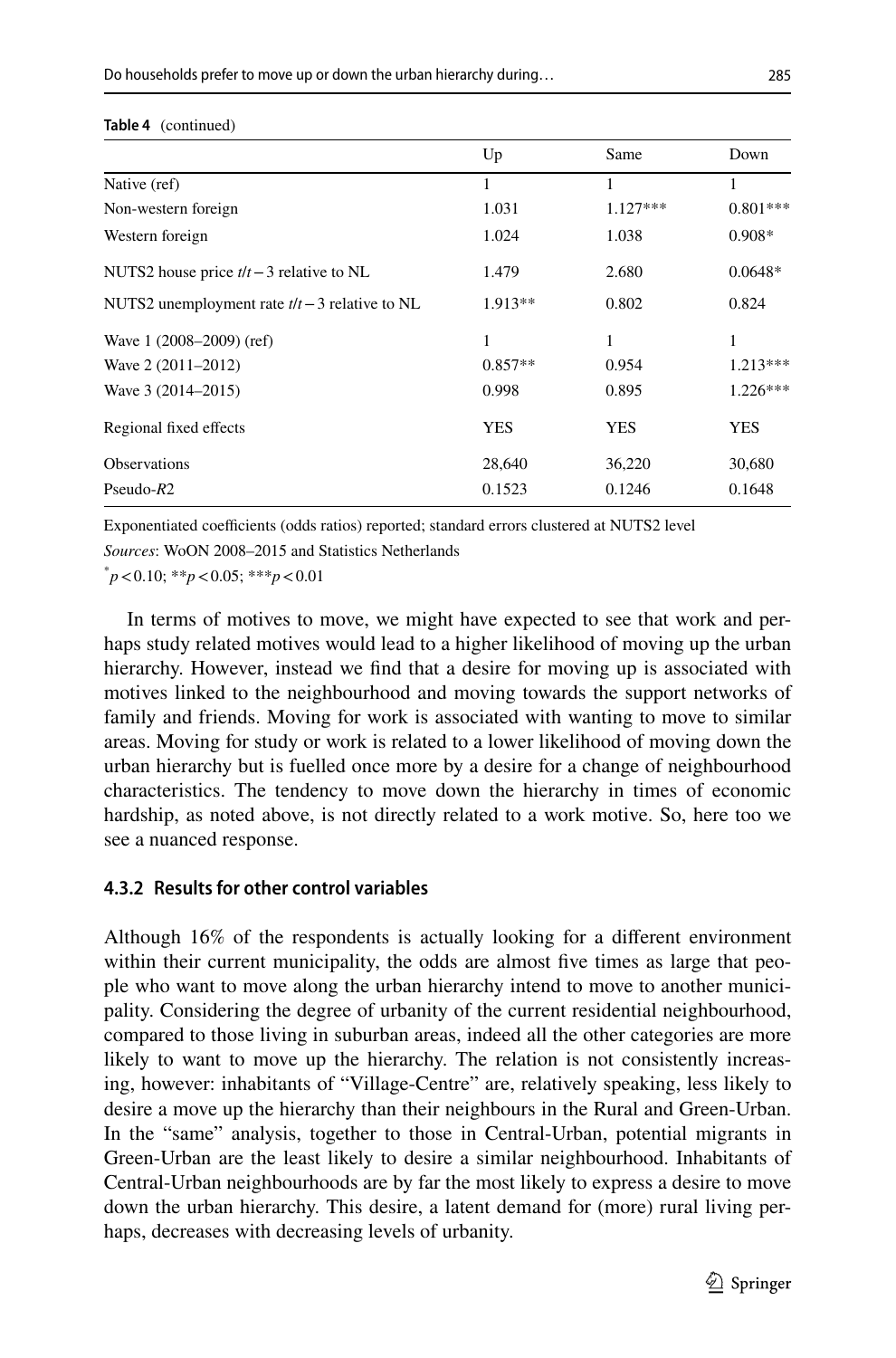The duration of stay infuences the likelihood to desire a move up the urban hierarchy negatively. Older respondents are less likely to desire a move up the urban hierarchy as well. Those with a non-western background do not desire neighbourhoods which are very diferent from their current location, and in particular do not desire to move down the urban hierarchy.

Relative to singles without children, all couples and the single parents with a child younger than 11 years old are less likely to desire a move up the urban hierarchy. Couples with young children desire a change to a similar neighbourhood instead, irrespective of the employment status of the partner. Couples with children past the elementary school ages and with a working partner prefer a move down the urban hierarchy, towards the rural. Apart from this, the employment status of the partner does not appear to play a very pronounced role. Dual earner households have more complex locational puzzles to solve, but often also have the fnancial resources to organise and aford commuting. Yet, we also fnd that higher household income is associated with a desire to move up the urban hierarchy.

Another reason for wanting to move is the type of dwelling that is preferred. A desire to move into renting is related to a preference for similar neighbourhoods. Currently living in a rented home as well as desiring one leads to a lower likelihood of wanting to move down the urban hierarchy. People who are currently living in an apartment are more likely to search for similar surroundings than residents of houses, while residents of a house are more likely to want to move down the urban hierarchy. In addition, if people desire an apartment, the odds are twice as large that they want to move to a more urban area compared to family-home residents. Not surprisingly, respondents that desire to live in an "other" type of dwelling, such as a farm, a residence with shared space(s) or a home business, often prefer a more rural environment where such residences are typically located.

# **5 Conclusions and discussion**

In this paper, we set out to investigate the relationship between the adverse economic circumstances following the Global Financial Crisis (GFC) and the desire of Dutch households to move up or down the urban hierarchy. We argue that, in particular in economically testing times, focussing on stated mobility intentions (in explicit relation to the current residential location) is to be preferred to measuring revealed mobility, given that not all households will be able to efectuate their desires and use mobility in response to crises. Measuring such unmet demand sheds light on the heterogeneous impact of economic crises on households, resulting in needs which may stretch beyond the immediate opportunities to engage in spatial job search.

We applied three consecutive waves of the Dutch Housing Demand Survey (WoON) in a repeated cross-section setting, with data collected at the time of the GFC and its aftermath. This dataset allowed us to measure household desired destinations in the years following the onset of the GFC, whilst controlling for all the standard time, life course and regional factors emanating from the literature.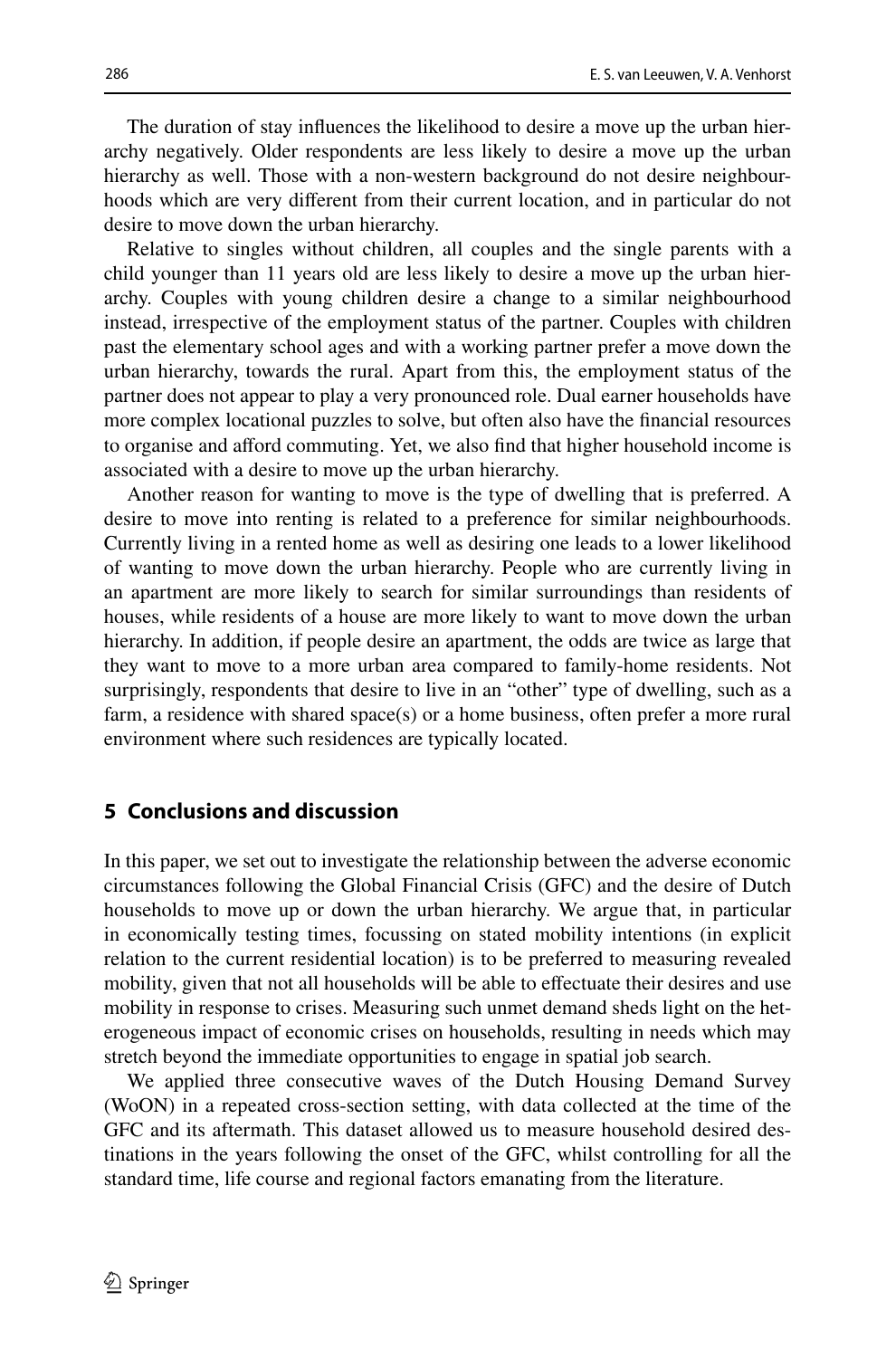We fnd that households desire to move down the urban hierarchy during the volatile and uncertain periods following the GFC. This is a surprising result, considering that urban areas are generally considered more opportunity rich.

In order to uncover the mechanism driving this result, we considered the impact of the economic circumstances on the general willingness to move. Furthermore, and also fuelled by the heterogeneous results emerging from the relevant literature, we have investigated whether adverse economic circumstances indeed lead to a greater motive to move for economic reasons, or whether in fact other motives for mobility become more important which might serve to explain this result.

We fnd that willingness to move down the urban hierarchy increases when decline in housing prices is more prominent, and when unemployment levels are high. Looking at motives for migration, it appears that this increased willingness to move is only partially fuelled by a desire to move for work. Rather, we found that moving for health, education, reasons related to the dwelling, and towards family and friends, became relatively more important during the negative aftermath of the GFC. This suggests a heterogeneous impact on households of the GFC and helps to better understand the mechanism behind the expressed desire to move down the urban hierarchy in such circumstances.

Moreover, the more rural the current residential location, the lower the probability of wanting to move for the dwelling, which suggests that in particular in the urban areas there is an unmet demand for specifc types of housing. Work and study related motives do not lead to a higher likelihood of moving up the urban hierarchy. However, instead we fnd that moving up the urban hierarchy is associated with motives linked to the neighbourhood and moving towards family and friends. In particular, the latter result, a desire to move towards family and friends in cities, could point to a whole diferent concept of support and opportunity in cities: networks appear important rather than a thick labour market, or perhaps a means to enter an otherwise tough residential market. Moving for work is associated with wanting to move to similar areas.

All in all, our results suggest that immobility in times of crisis, as reported elsewhere, is not necessarily the desired response to a crisis. Our results suggest that low and declining revealed mobility rates in times of crisis, reported in the literature, are possibly the result of constraints to moving, in particular into urban areas, rather than a lack of willingness to move or openness to other destinations. Well-developed forms of transport, or the application of ICT is necessary to remain in touch with these labour markets. Likewise, the impact of the GFC is found to be diverse, and to generate a willingness to move for a wide variety of reasons, and, consequently, to a wide variety of destinations. Access to support networks and characteristics of the dwelling appear as relevant as more economic considerations. Here we can draw important lessons, considering the impact of current and future crises. The current Covid-19 pandemic, whilst its full economic impact is yet to be felt, has already generated a demand for in- and outdoor space to facilitate working from home. An, albeit modest, Covid-19 fuelled increase in moves towards destination outside the economic core areas in the Netherlands has already been reported by Statistics Netherlands (Statistics Netherlands [2021\)](#page-26-19). It could very well be that housing market constraints need to be cleared both up and down the urban hierarchy.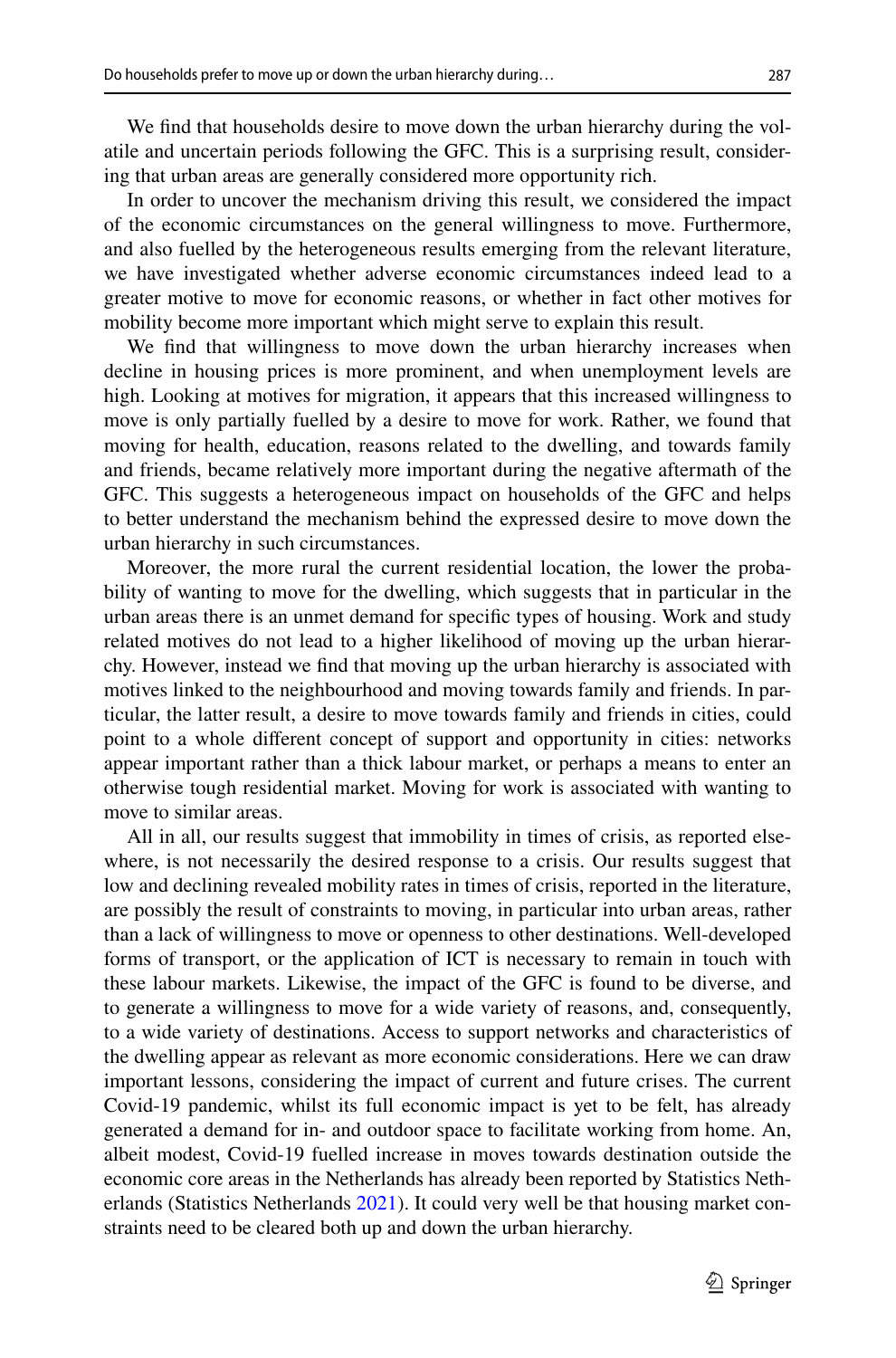A limitation of the current study is the cross-sectional nature of the data. Panel data would have put us in a better position to deal with unobserved heterogeneity. Likewise, we were not able to include data on households in the period leading up to the GFC. We have, however, managed to capture major dynamics during and following the GFC. Future research could further capitalise on this, and consider whether the heterogeneity in stated intentions translates into heterogeneity in revealed outcomes as our study suggests.

**Acknowledgements** The authors would like to thank the editors and the anonymous referees for their constructive comments and suggestions.

**Funding** Venhorst gratefully acknowledges research funding by the European Research Council under the European Union's Horizon 2020 research and innovation programme (Grant 740113).

**Open Access** This article is licensed under a Creative Commons Attribution 4.0 International License, which permits use, sharing, adaptation, distribution and reproduction in any medium or format, as long as you give appropriate credit to the original author(s) and the source, provide a link to the Creative Commons licence, and indicate if changes were made. The images or other third party material in this article are included in the article's Creative Commons licence, unless indicated otherwise in a credit line to the material. If material is not included in the article's Creative Commons licence and your intended use is not permitted by statutory regulation or exceeds the permitted use, you will need to obtain permission directly from the copyright holder. To view a copy of this licence, visit [http://creativecommons.org/licen](http://creativecommons.org/licenses/by/4.0/) [ses/by/4.0/](http://creativecommons.org/licenses/by/4.0/).

# **References**

- <span id="page-25-2"></span>Ajzen I, Fishbein M (1980) Understanding attitudes and predicting social behavior. Prentice-Hall, Englewood Clifs
- <span id="page-25-6"></span>Bayona-i-Carrasco J, Gil-Alonso F, Rubiales-Pérez M, Pujadas-Rúbies I (2017) New spatial mobility patterns in large Spanish cities: from the economic boom to the Great Recession. Appl Spat Anal 11(2):1–26. <https://doi.org/10.1007/s12061-017-9222-x>
- <span id="page-25-5"></span>Clark WAV, Lisowski W (2017) Prospect theory and the decision to move or stay. PNAS. [https://doi.org/](https://doi.org/10.1073/pnas.1708505114) [10.1073/pnas.1708505114](https://doi.org/10.1073/pnas.1708505114)
- <span id="page-25-8"></span>Clark WAV, Davies Withers S (2007) Family migration and mobility sequences in the United States: spatial mobility in the context of the life course. Demogr Res 17(20):591–622
- <span id="page-25-4"></span>Clark WAV, Lisowski W (2017a) Decisions to move and decisions to stay: life course events and mobility outcomes. Hous Stud 32(5):547–565. <https://doi.org/10.1080/02673037.2016.1210100>
- <span id="page-25-0"></span>Cooke TJ (2013) Internal migration in decline. Prof Geogr 65(4):664–675. [https://doi.org/10.1080/00330](https://doi.org/10.1080/00330124.2012.724343) [124.2012.724343](https://doi.org/10.1080/00330124.2012.724343)
- <span id="page-25-3"></span>Coulombe S (2006) Internal migration, asymmetric shocks, and interprovincial economic adjustments in Canada. Int Reg Sci Rev 29(2):199–223
- <span id="page-25-10"></span>Coulter R (2013a) Wishful thinking and the abandonment of moving desires over the life course. Environ Plan A 45(8):1944–1962. <https://doi.org/10.1068/a45314>
- <span id="page-25-9"></span>Coulter R (2013b) Wishful thinking and the abandonment of moving desires over the life course. Environ Plan A 45(8):1944–1962. <https://doi.org/10.1068/a45314>
- <span id="page-25-7"></span>Coulter R, Scott J (2015) What motivates residential mobility? Re-examining self-reported reasons for desiring and making residential moves. Popul Space Place 21(4):354–371
- <span id="page-25-11"></span>Coulter R, Van Ham M (2013) Following people through time: An analysis of individual residential mobility biographies. Hous Stud 28(7):1037–1055. <https://doi.org/10.1080/02673037.2013.783903>
- <span id="page-25-1"></span>Coulter R, Van Ham M, Findlay AM (2016) Re-thinking residential mobility: linking lives through time and space. Prog Hum Geogr 40(3):352–374